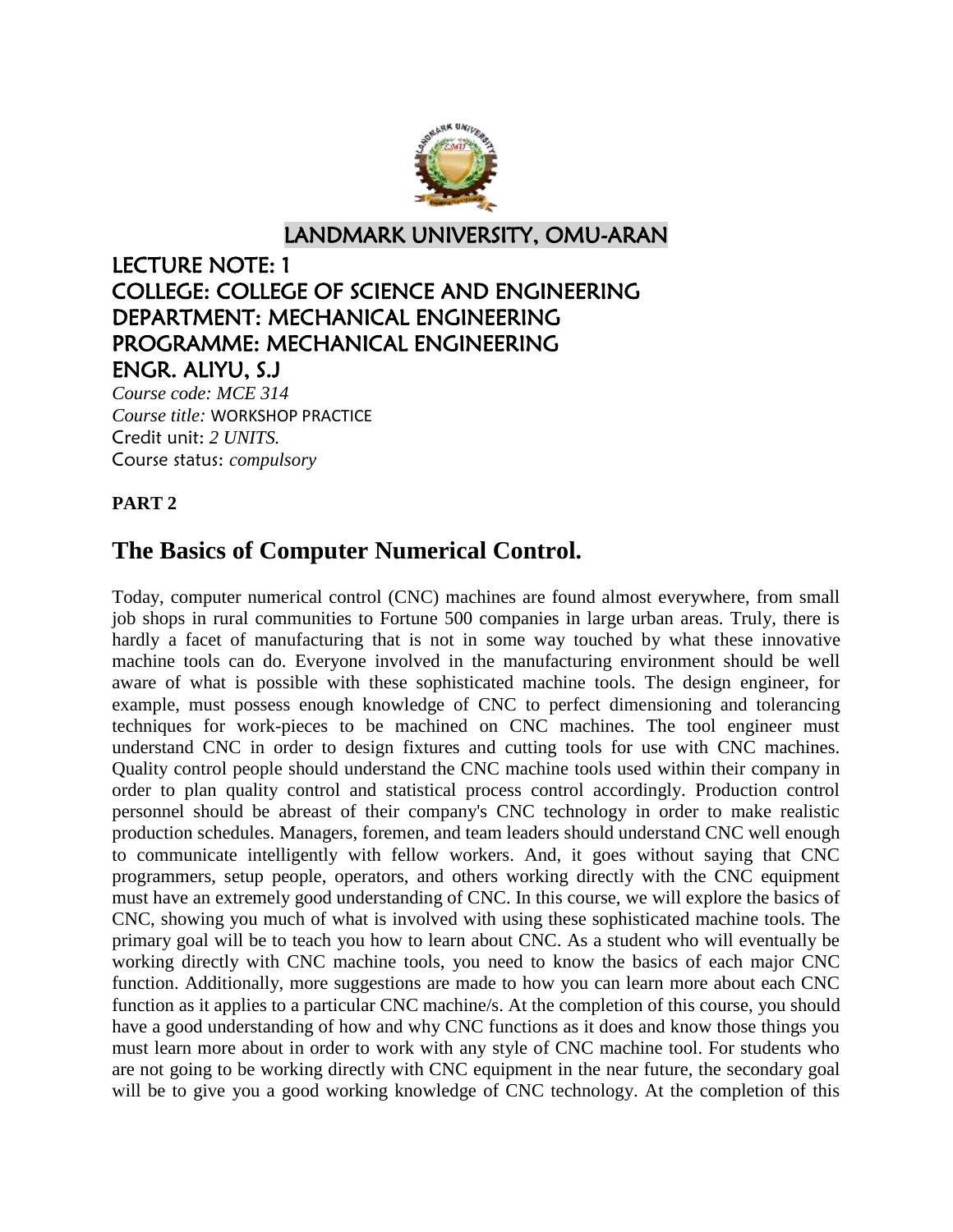course, you should be quite comfortable with the fundamentals of CNC and be able to communicate intelligently with others in your company about your CNC machine tools. To proceed in an organized manner, a key concepts approach will be used. Five important functions of CNC programming concepts will be discussed. Think of it this way. If you can understand ten basic principles of CNC, you are well on your way to becoming proficient with CNC. While our main focus will be for the two most popular forms of CNC machine tools (machining centers and turning centers), these ten key concepts can be applied to virtually any kind of CNC machine, making it easy to adapt to any form of CNC equipment. With so many types of CNC machine tools in existence, it is next to impossible for this course to be extremely specific about any one particular type. The key concepts allow us to view the main features of CNC in more general terms, stressing why things are handled the way they are even more than the specific techniques used with any one particular CNC machine tool. With the broad background, you should be able to easily zero in on any kind of CNC machine tool you will be working with.

SECTION ONE.

# **Fundamentals of CNC.**

While the specific intention and application for CNC machines vary from one machine type to another, all forms of CNC have common benefits. Though the thrust of this course is to teach you CNC usage, it helps to understand why these sophisticated machines have become so popular. Here are but a few of the more important benefits offered by CNC equipment.

The first benefit offered by all forms of CNC machine tools is improved automation. The operator intervention related to producing work-pieces can be reduced or eliminated. Many CNC machines can run unattended during their entire machining cycle, freeing the operator to do other tasks. This gives the CNC user several side benefits including reduced operator fatigue, fewer mistakes caused by human error, and consistent and predictable machining time for each workpiece. Since the machine will be running under program control, the skill level required of the CNC operator (related to basic machining practice) is also reduced as compared to a machinist producing work-pieces with conventional machine tools.The second major benefit of CNC technology is consistent and accurate work-pieces. Today's CNC machines boast almost unbelievable accuracy and repeatability specifications. This means that once a program is verified, two, ten, or one thousand identical work-pieces can be easily produced with precision and consistency. A third benefit offered by most forms of CNC machine tools is flexibility. Since these machines are run from programs, running a different work-piece is almost as easy as loading a different program. Once a program has been verified and executed for one production run, it can be easily recalled the next time the work-piece is to be run. This leads to yet another benefit, fast change-overs. Since these machines are very easy to setup and run, and since programs can be easily loaded, they allow very short setup time. This is imperative with today's Just-In-Time product requirements.

### Motion control - the heart of CNC

The most basic function of any CNC machine is automatic, precise, and consistent motion control. Rather than applying completely mechanical devices to cause motion as is required on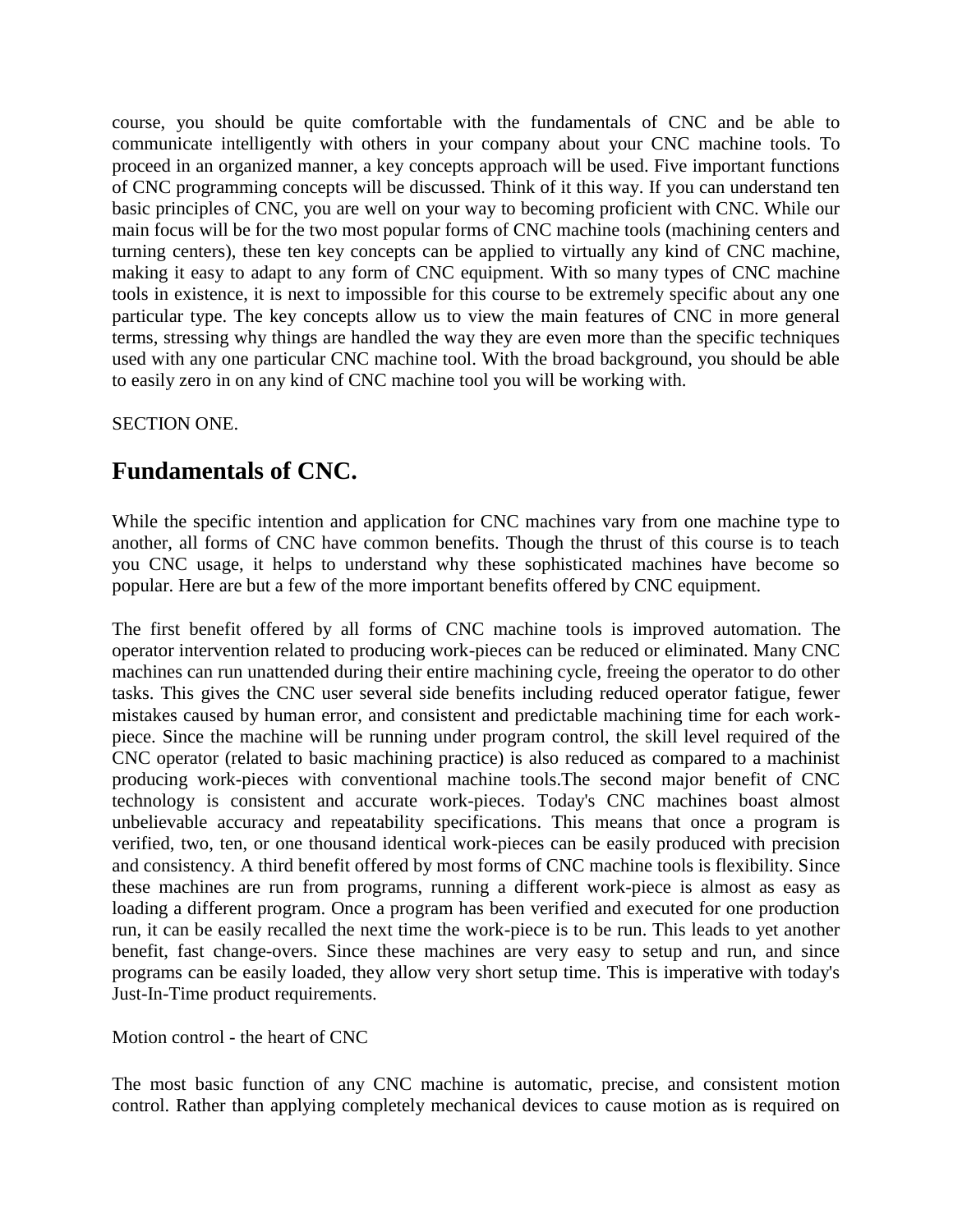most conventional machine tools, CNC machines allow motion control in a revolutionary manner. All forms of CNC equipment have two or more directions of motion, called axes. These axes can be precisely and automatically positioned along their lengths of travel. The two most common axis types are linear (driven along a straight path) and rotary (driven along a circular path). Instead of causing motion by turning cranks and hand-wheels as is required on conventional machine tools, CNC machines allow motions to be commanded through programmed commands. Generally speaking, the motion type (rapid, linear, and circular), the axes to move, the amount of motion and the motion rate (feed-rate) are programmable with almost all CNC machine tools. Accurate positioning is accomplished by the operator counting the number of revolutions made on the hand-wheel plus the graduations on the dial. The drive motor is rotated a corresponding amount, which in turn drives the ball screw, causing linear motion of the axis. A feedback device confirms that the proper amount of ball screw revolutions have occurred. A CNC command executed within the control (commonly through a program) tells the drive motor to rotate a precise number of times. The rotation of the drive motor in turn rotates the ball screw. And the ball screw causes drives the linear axis. A feedback device at the opposite end of the ball screw allows the control to confirm that the commanded number of rotations has taken place. Though a rather crude analogy, the same basic linear motion can be found on a common table vise. As you rotate the vise crank, you rotate a lead screw that, in turn, drives the movable jaw on the vise. By comparison, a linear axis on a CNC machine tool is extremely precise. The number of revolutions of the axis drive motor precisely controls the amount of linear motion along the axis. How axis motion is commanded - understanding coordinate systems it would be infeasible for the CNC user to cause axis motion by trying to tell each axis drive motor how many times to rotate in order to command a given linear motion amount. (This would be like having to figure out how many turns of the handle on a table vise will cause the movable jaw to move exactly one inch!) Instead, all CNC controls allow axis motion to be commanded in a much simpler and more logical way by utilizing some form of coordinate system. The two most popular coordinate systems used with CNC machines are the rectangular coordinate system and the polar coordinate system. By far, the most popular of these two is the rectangular coordinate system, and we'll use it for all discussions made during this course.

One very common application for the rectangular coordinate system is graphing. Almost everyone has had to make or interpret a graph. Since the need to utilize graphs is so commonplace, and since it closely resembles what is required to cause axis motion on a CNC machine, let's review the basics of graphing. As with any two dimensional graph, this graph has two base lines. Each base line is used to represent something. What the base line represents is broken into increments. Also, each base line has limits. In our productivity example, the horizontal base line is being used to represent time. For this base line, the time increment is in months. Remember this base line has limits - it starts at January and end with December. The vertical base line is representing productivity. Productivity is broken into ten percent increments and starts at zero percent productivity and ends with one hundred percent productivity. The person making the graph would look up the company's productivity for January of last year and at the productivity position on the graph for January, a point is plotted. This would then be repeated for February, March, and each month of the year. Once all points are plotted, a line or curve can be drawn through each of the points to make it clearer as to how the company did last year. Let's take what we now know about graphs and relate it to CNC axis motion. Instead of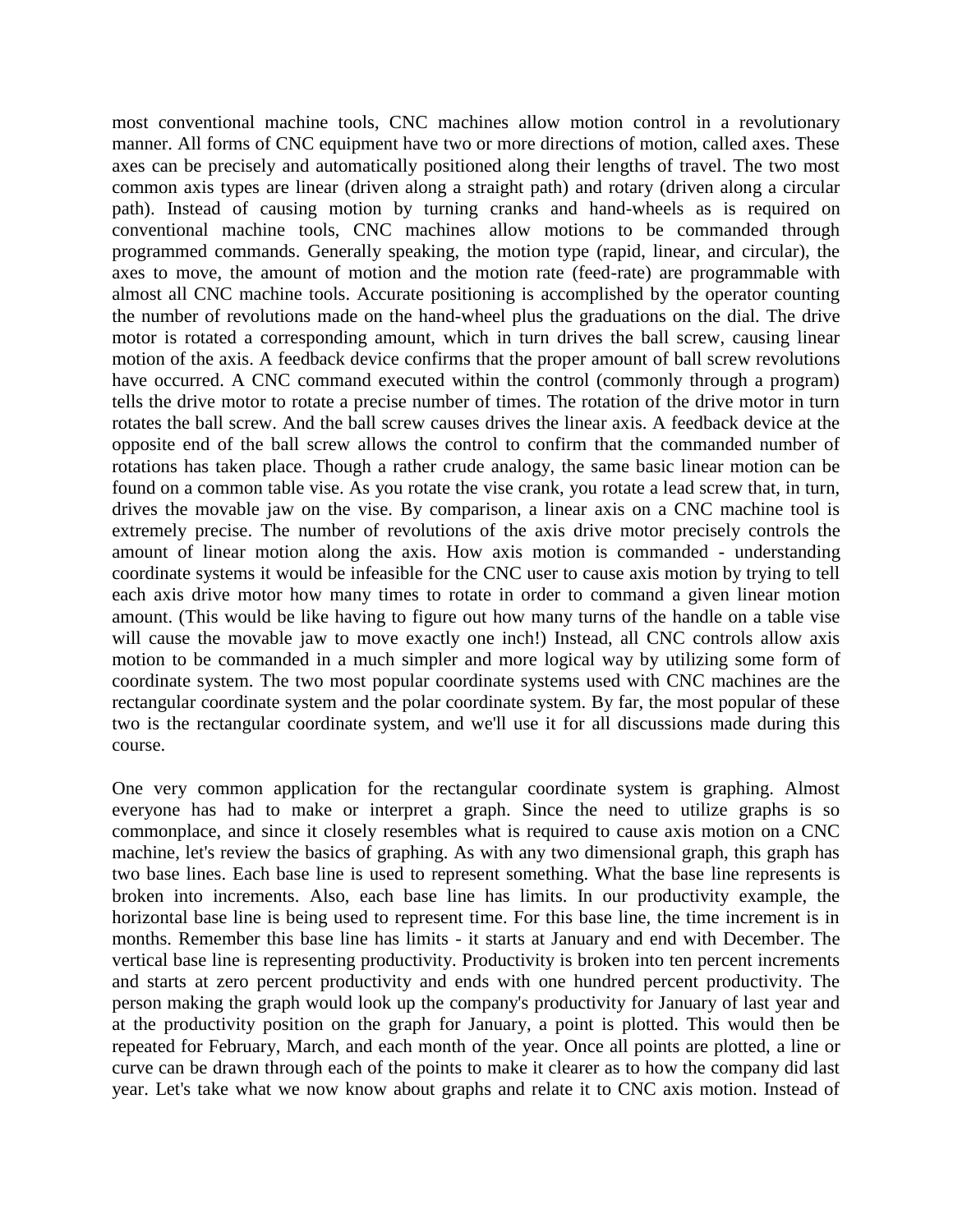plotting theoretical points to represent conceptual ideas, the CNC programmer is going to be plotting physical end points for axis motions. Each linear axis of the machine tool can be thought of as like a base line of the graph. Like graph base lines, axes are broken into increments. But instead of being broken into increments of conceptual ideas like time and productivity, each linear axis of a CNC machine's rectangular coordinate system is broken into increments of measurement. In the inch mode, the smallest increment is usually 0.0001 inch. In the metric mode, the smallest increment is 0.001 millimeter. (By the way, for rotary axes the increment is 0.001 degrees.)Just like the graph, each axis within the CNC machine's coordinate system must start somewhere. With the graph, the horizontal baseline started at January and the vertical base line started at zero percent productivity. This place where the vertical and horizontal base lines come together is called the origin point of the graph. For CNC purposes, this origin point is commonly called the program zero point (also called work zero, part zero, and program origin). For this example, the two axes we happen to be showing are labeled as X and Y but keep in mind that program zero can be applied to any axis. Though the names of each axes will change from one CNC machine type to another (other common names include Z, A, B, C, U, V, and W), this example should work nicely to show you how axis motion can be commanded. The program zero point establishes the point of reference for motion commands in a CNC program. This allows the programmer to specify movements from a common location. If program zero is chosen wisely, usually coordinates needed for the program can be taken directly from the print. With this technique, if the programmer wishes the tool to be sent to a position one inch to the right of the program zero point, X1.0 is commanded. If the programmer wishes the tool to move to a position one inch above the program zero point, Y1.0 is commanded. The control will automatically determine how many times to rotate each axis drive motor and ball screw to make the axis reach the commanded destination point. This lets the programmer command axis motion in a very logical manner. With the examples given so far, all points happened to be up and to the right of the program zero point. This area up and to the right of the program zero point is called a quadrant (in this case, quadrant number one). It is not uncommon on CNC machines that end points needed within the program fall in other quadrants. When this happens, at least one of the coordinates must be specified as minus.

### **Understanding absolute versus incremental motion.**

All discussions to this point assume that the absolute mode of programming is used. The most common CNC word used to designate the absolute mode is G90. In the absolute mode, the end points for all motions will be specified from the program zero point. For beginners, this is usually the best and easiest method of specifying end points for motion commands. However, there is another way of specifying end points for axis motion. In the incremental mode (commonly specified by G91), end points for motions are specified from the tool's current position, not from program zero. With this method of commanding motion, the programmer must always be asking "How far should I move the tool?" While there are times when the incremental mode can be very helpful, generally speaking, this is the more cumbersome and difficult method of specifying motion and beginners should concentrate on using the absolute mode. Be careful when making motion commands. Beginners have the tendency to think incrementally. If working in the absolute mode (as beginners should), the programmer should always be asking "To what position should the tool be moved?" This position is relative to program zero, NOT from the tools current position. Aside from making it very easy to determine the current position for any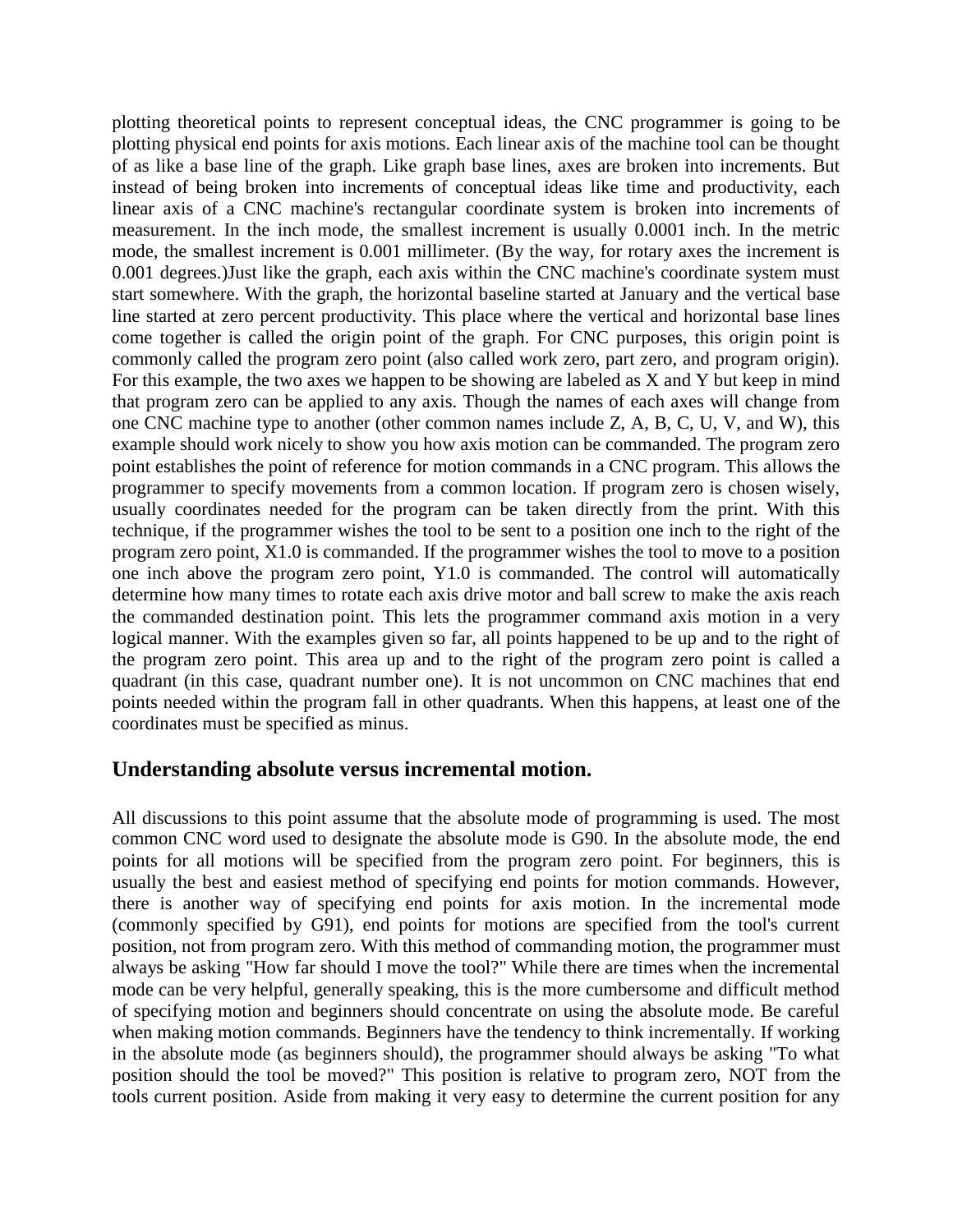command, another benefit of working in the absolute mode has to do with mistakes made during motion commands. In the absolute mode, if a motion mistake is made in one command of the program, only one movement will be incorrect. On the other hand, if a mistake is made during incremental movements, all motions from the point of the mistake will also be incorrect.

### **Assigning program zero**

Keep in mind that the CNC control must be told the location of the program zero point by one means or another. How this is done varies dramatically from one CNC machine and control to another. One (older) method is to assign program zero in the program. With this method, the programmer tells the control how far it is from the program zero point to the starting position of the machine. This is commonly done with a G92 (or G50) command at least at the beginning of the program and possibly at the beginning of each tool. Another, newer and better way to assign program zero is through some form of offset. Commonly machining center control manufacturers call offsets used to assign program zero fixture offsets. Turning center manufacturers commonly call offsets used to assign program zero for each tool geometry offsets. More on how program zero can be assigned will be presented during key concept number four.

Other points about axis motion.

To this point, our primary concern has been to show you how to determine the end point of each motion command. As you have seen, doing this requires an understanding of the rectangular coordinate system. However, there are other concerns about how a motion will take place. For example, the type of motion (rapid, straight line, circular, etc.), and motion rate (feed-rate), will also be of concern to the programmer. We'll discuss these other considerations later.

Telling the machine what to do - the CNC program.

Almost all current CNC controls use a word address format for programming. (The only exceptions to this are certain conversational controls.) By word address format, we mean that the CNC program is made up of sentence-like commands. Each command is made up of CNC words. Each CNC word has a letter address and a numerical value. The letter address (X, Y, Z, etc.) tells the control the kind of word and the numerical value tells the control the value of the word. Used like words and sentences in the English language, words in a CNC command tell the CNC machine what it is we wish to do at the present time. One very good analogy to what happens in a CNC program is found in any set of step by step instructions. Say for example, you have some visitors coming in from out of town to visit your company. You need to write down instructions to get from the local motor-park or airport to your company. To do so, you must first be able to visualize the path from the arrive park or airport to your company. You will then, in sequential order, write down one instruction at a time. The person following your instructions will perform the first step and then go on to the next until he or she reaches your facility. In similar manner, a manual CNC programmer must be able to visualize the machining operations that are to be performed during the execution of the program. Then, in step by step order, the programmer will give a set of commands that makes the machine behave accordingly. Though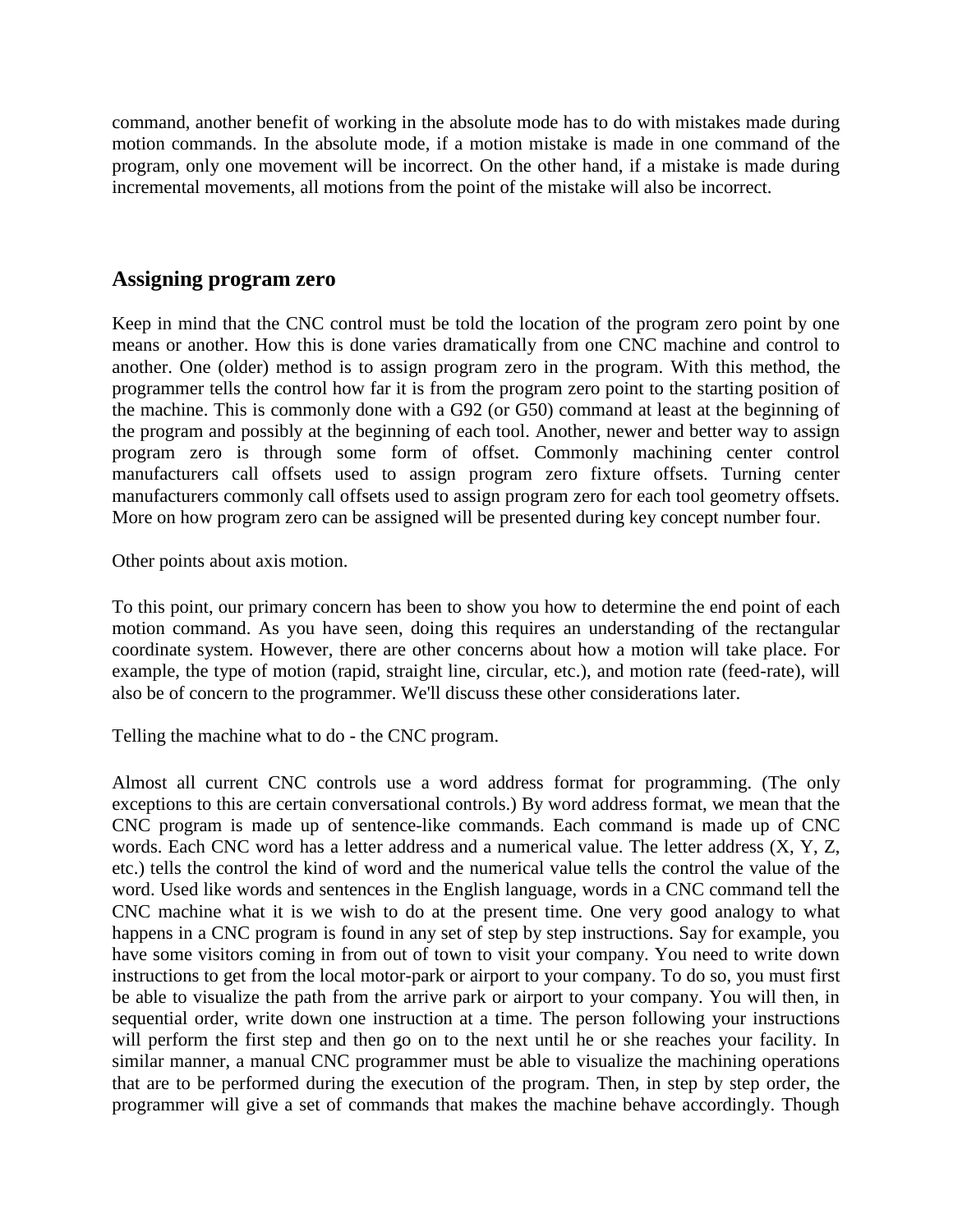slightly off the subject at hand, we wish to make a strong point about visualization. Just as the person developing travel directions MUST be able to visualize the path taken, so MUST the CNC programmer be able to visualize the movements the CNC machine will be making BEFORE a program can be successfully developed. Without this visualization ability, the programmer will not be able to develop the movements in the program correctly. This is one reason why machinists make the best CNC users. An experienced machinist should be able to easily visualize any machining operation taking place. Just as each concise travel instruction will be made up of one sentence, so will each instruction given within a CNC program be made up of one command. Just as the travel instruction sentence is made up of words (in English), so is the CNC command made up of CNC words (in CNC language). The person following your set of travel instructions will execute them explicitly. If you make a mistake with your set of instructions, the person will get lost on the way to your company. In similar fashion, the CNC machine will execute a CNC program explicitly. If there is a mistake in the program, the CNC machine will not behave correctly.

Program:

O0001 (Program number)

N005 G54 G90 S400 M03 (Select coordinate system, absolute mode, and turn spindle on CW at 400 RPM)

N010 G00 X1. Y1. (Rapid to XY location of first hole)

N015 G43 H01 Z.1 M08 (Instate tool length compensation, rapid in Z to clearance position above surface to drill, turn on coolant)

N020 G01 Z-1.25 F3.5 (Feed into first hole at 3.5 inches per minute)

N025 G00 Z.1 (Rapid back out of hole) N030 X2. (Rapid to second hole)

N035 G01 Z-1.25 (Feed into second hole)

N040 G00 Z.1 M09 (Rapid out of second hole, turn off coolant)

N045 G91 G28 Z0 (Return to reference position in Z)

N050 M30 (End of program command)

While the words and commands in this program probably do not make much sense to you (yet), remember that we are stressing the sequential order by which the CNC program will be executed. The control will first read, interpret and execute the very first command in the program. Only then will it go on to the next command. Read, interpret, execute. Then on to the next command. The control will continue to execute the program in sequential order for the balance of the program. Again, notice the similarity to giving any set of step by step instructions.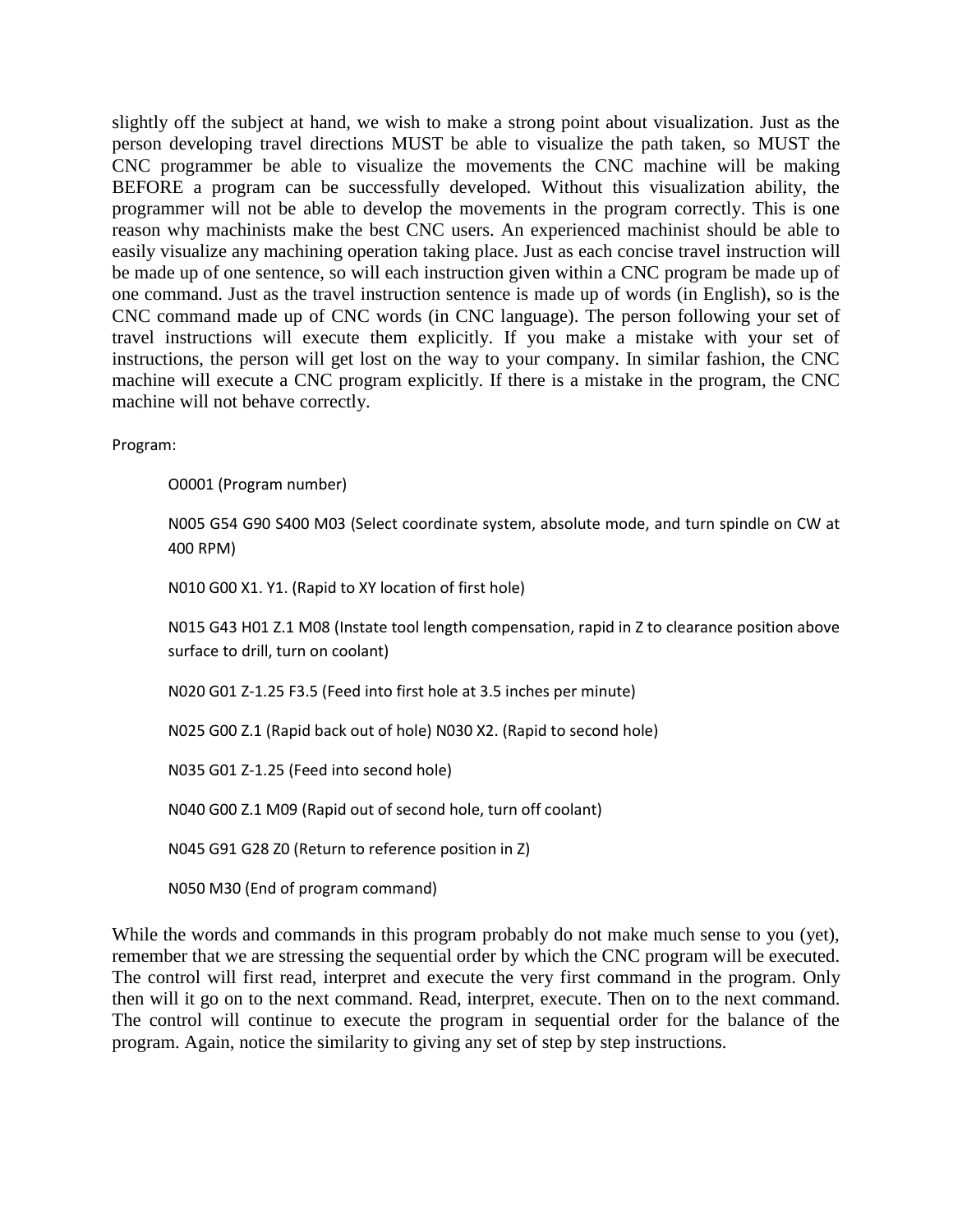Other notes about program makeup.

As stated programs are made up of commands and commands are made up of word. Each word has a letter address and a numerical value. The letter address tells the control the word type. CNC control manufacturers do vary with regard to how they determine word names (letter addresses) and their meanings. The beginning CNC programmer must reference the control manufacturer's programming manual to determine the word names and meanings. Here is a brief list of some of the word types and their common letter address specifications.

- O Program number (Used for program identification)
- N Sequence number (Used for line identification)
- G Preparatory function
- X X axis designation
- Y Y axis designation
- Z Z axis designation
- R Radius designation
- $\bullet$  F Feed-rate designation
- S Spindle speed designation
- H Tool length offset designation
- D Tool radius offset designation
- T Tool Designation
- M Miscellaneous function (See below)

As you can see, many of the letter addresses are chosen in a rather logical manner (T for tool, S for spindle, F for feed-rate, etc.). A few require memorizing.

There are two letter addresses (G and M) which allow special functions to be designated. The preparatory function (G) specifies is commonly used to set modes. We already introduced absolute mode, specified by G90 and incremental mode, specified by G91. These are but two of the preparatory functions used. You must reference your control manufacturer's manual to find the list of preparatory functions for your particular machine. Like preparatory functions, miscellaneous functions (M words) allow a variety of special functions. Miscellaneous functions are typically used as programmable switches (like spindle on/off, coolant on/off, and so on). They are also used to allow programming of many other programmable functions of the CNC machine tool. To a beginner, all of this may seem like CNC programming requires a great deal of memorization. But rest assured that there are only about 30-40 different words used with CNC programming. If you can think of learning CNC manual programming as like learning a foreign language that has only 40 words, it shouldn't seem too difficult.

### **Decimal point programming**

Certain letter addresses (CNC words) allow the specification of real numbers (numbers that require portions of a whole number). Examples include X axis designator (X), Y axis designator (Y), and radius designator (R). Almost all current model CNC controls allow a decimal point to be used within the specification of each letter address requiring real numbers. For example, X3.0625 can be used to specify a position along the X axis. On the other hand, some letter addresses are used to specify integer numbers. Examples include the spindle speed designator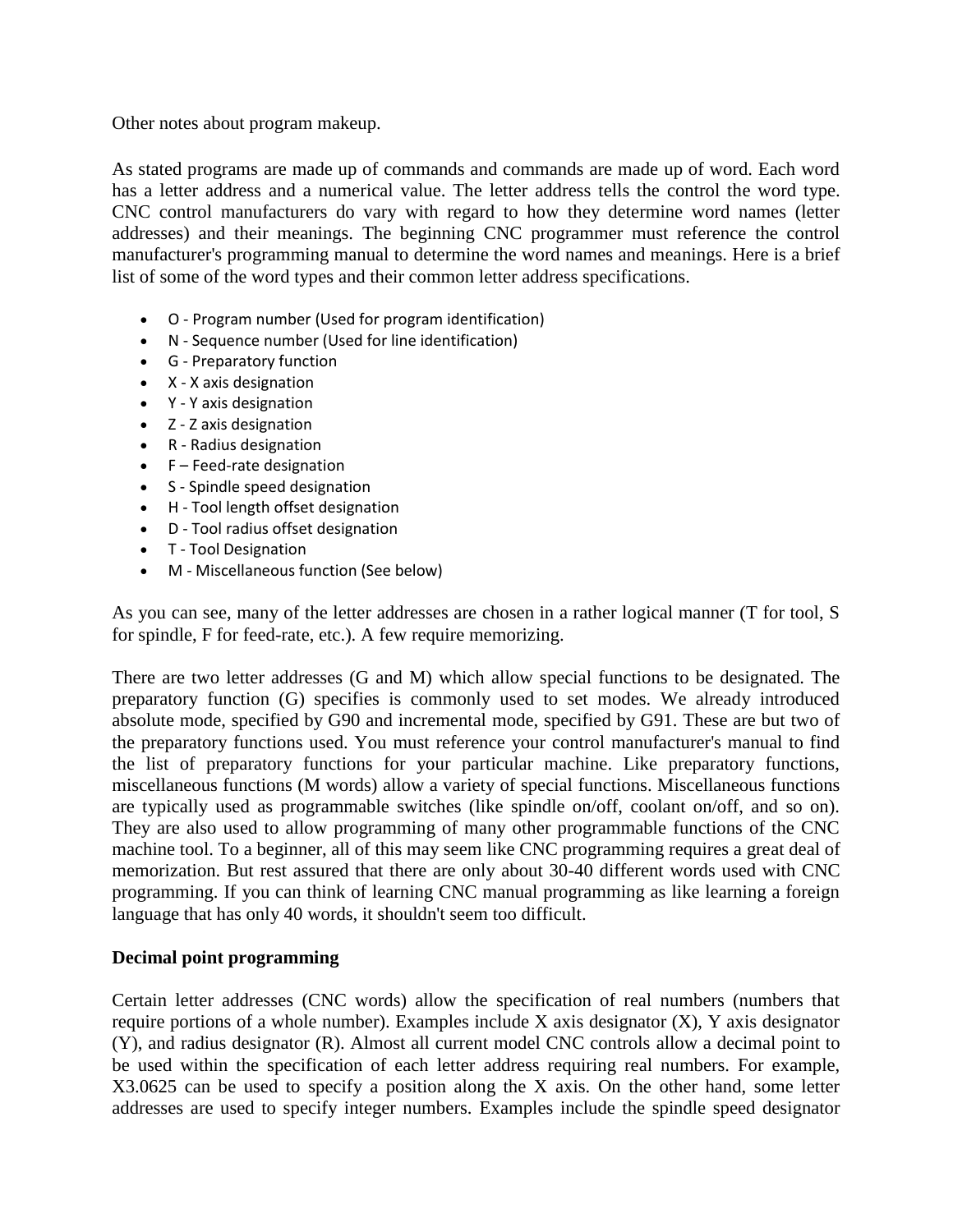(S), the tool station designator (T), sequence numbers (N), preparatory functions (G), and miscellaneous functions (M). For these word types, most controls do NOT allow a decimal point to be used. The beginning programmer must reference the CNC control manufacturer's programming manual to find out which words allow the use of a decimal point.

Other programmable functions.

All but the very simplest CNC machines have programmable functions other than just axis motion. With today's full blown CNC equipment, almost everything about the machine is programmable. CNC machining centers, for example, allow the spindle speed and direction, coolant, tool changing, and many other functions of the machine to be programmed. In similar fashion, CNC turning centers allow spindle speed and direction, coolant, turret index, and tailstock to be programmed. And all forms of CNC equipment will have their own set of programmable functions. Additionally, certain accessories like probing systems, tool length measuring systems, pallet changers, and adaptive control systems may also be available that require programming considerations. The list of programmable functions will vary dramatically from one machine to the next, and the user must learn these programmable functions for each CNC machine to be used. In the next lecture (Know your machine), we will take a closer look at what is typically programmable on different forms of CNC machine tools.

# **SECTION TWO**

# **Know your machine.**

A CNC user MUST understand the makeup of the CNC machine tool being utilized. While this may sound like a basic statement, a CNC user must be able to view the machine from two distinctly different perspectives. Here in this section, we will be viewing the machine from a programmer's perspective. Much later, in section seven, we will look at the machine from an operator's viewpoint.

### **Basic machining practice - the key to success with anyCNC machine**

Many forms of CNC machines are designed to enhance or replace what is currently being done with more conventional machines. The first goal of any CNC beginner should be to understand the basic machining practice that goes into using the CNC machine tool. The more the beginning CNC user knows about basic machining practice, the easier it will be to adapt to CNC. Think of it this way. If you already know basic machining practice as it relates to the CNC machine you will be working with, you already know what it is you want the machine to do. It will be a relatively simple matter of learning how to tell the CNC machine what it is you want it to do (learning to program). This is why machinists make the best CNC programmers, operators, and setup personnel. Machinists already know what it is the machine will be doing. It will be a relatively simple matter of adapting what they already know to the CNC machine. For example, a beginner to CNC turning centers should understand the basic machining practice related to turning operations like rough and finish turning, rough and finish boring, grooving, threading, and necking. Since this form of CNC machine can perform multiple operations in a single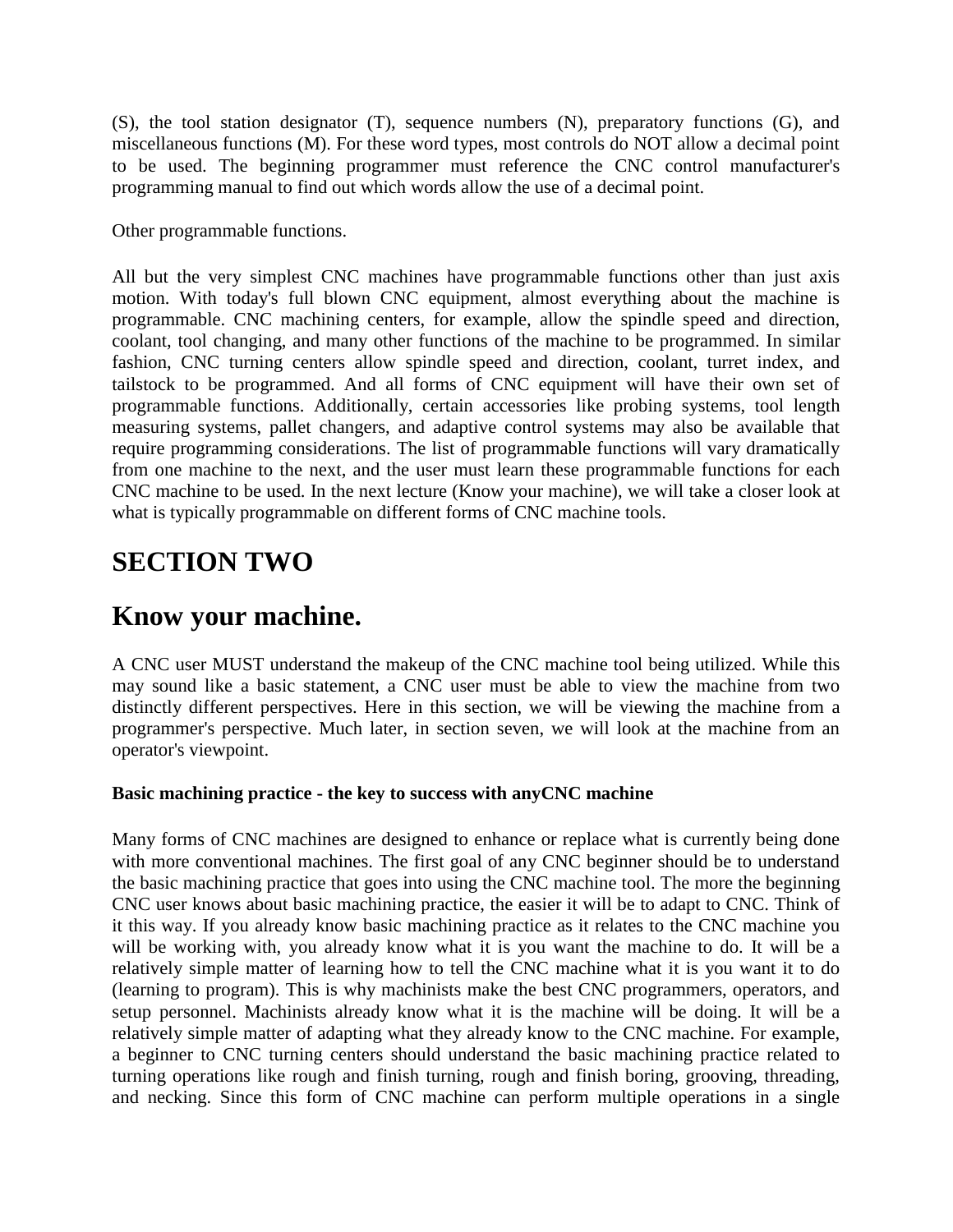program (as many CNC machines can), the beginner should also know the basics of how to process work-pieces machined by turning so a sequence of machining operations can be developed for work-pieces to be machined. This point cannot be overstressed. Trying to learn about a particular CNC machine without understanding the basic machining practice related to the machine would be like trying to learn how to fly an airplane without understanding the basics of aerodynamics and flight. Just as a beginning pilot will be in for a great number of problems without understanding aerodynamics, so is the beginning CNC user have difficulty learning how to utilize CNC equipment without an understanding of basic machining practice.

# **Learning about a new CNC machine - the key points.**

From a programmer's standpoint, as you begin to learn about any new CNC machine, you should concentrate on four basic areas. First, you should understand the machine's most basic components. Second, you should become comfortable with your machine's directions of motion (axes). Third, you should become familiar with any accessories equipped with the machine. And fourth, you should find out what programmable functions are included with the machine and learn how they are programmed.

# **Machine components.**

While you do not have to be a machine designer to work with CNC equipment, it is important to know how your CNC machine is constructed. Understanding your machine's construction will help you to gauge the limits of what is possible with your machine. Just as the race car driver should understand the basics of suspension systems, breaking systems, and the workings of internal combustion engines (among other things) in order to get the most out of a given car, so must the CNC programmer understand the basic workings of the CNC machine in order to get the most from the CNC machine tool. For a universal style slant bed turning center, for example, the programmer should know the most basic machine components, including bed, way system, headstock & spindle, turret construction, tailstock, and work holding device. Information regarding the machine's construction including assembly drawings is usually published right in the machine tool builder's manual. As you read the machine tool builder's manual, here are some of the machine capacity and construction questions to which you should find answers.

- What is the machine's maximum RPM?
- How many spindle ranges does the machine have (and what are the cut-off points for each range?
- What is the spindle and axis drive motor horsepower?
- What is the maximum travel distance in each axis?
- How many tools can the machine hold?
- What way construction does the machine in corporate (usually square ways, dovetail, and/or linear bearing ways)?
- What is the machine's rapid rate (fastest traverse rate)?
- What is the machine's fastest cutting feed-rate?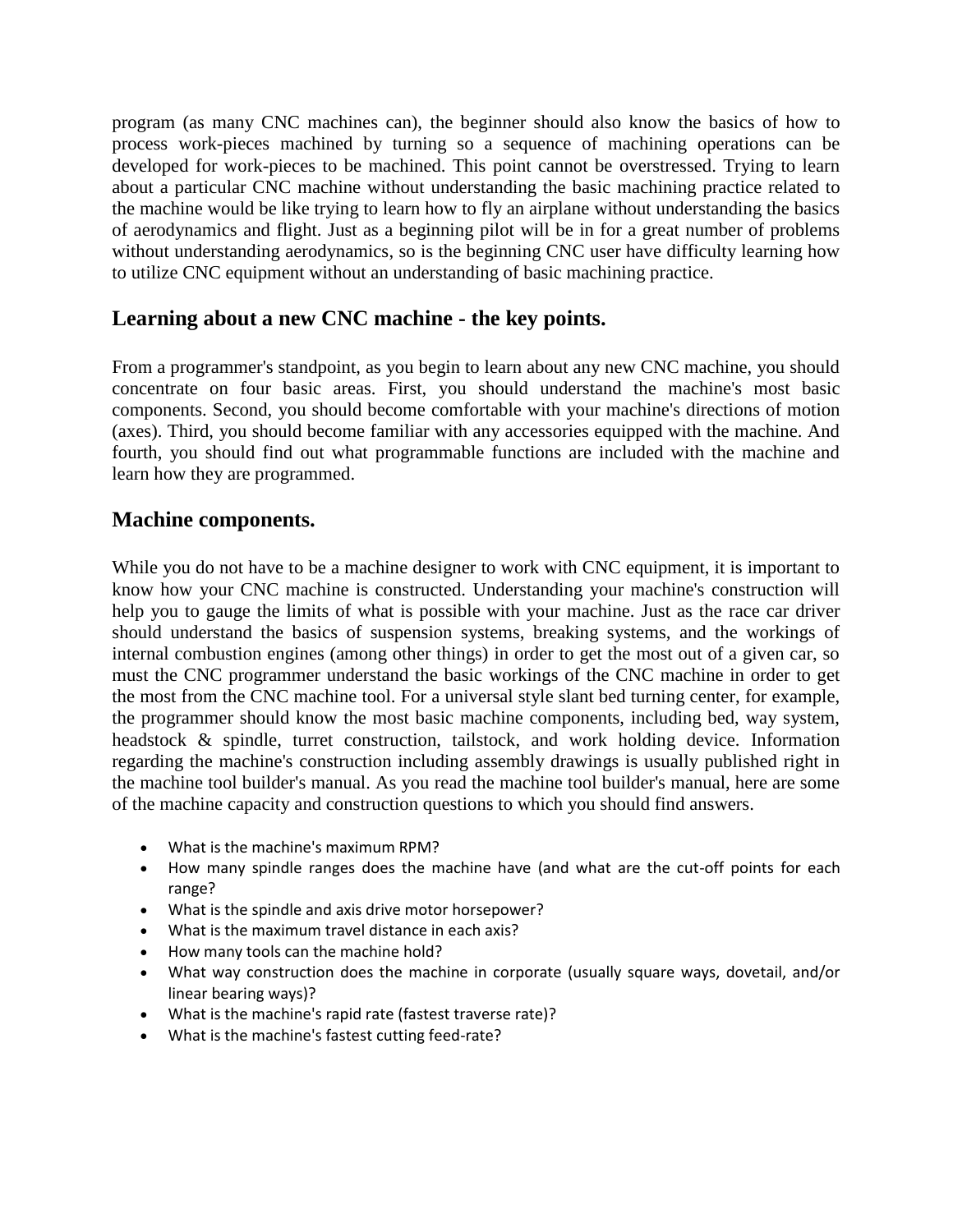These are but a few of the questions you should be asking yourself as you begin working with any new CNC machine. Truly, the more you know about your machine's capacity and construction, the easier it will be to get comfortable with the machine.

# **Directions of motion (axes).**

The CNC programmer MUST know the programmable motion directions (axes) available for the CNC machine tool. The axes names will vary from one machine tool type to the next. They are always referred to with a letter address. Common axis names are X, Y, Z, U, V, and W for linear axes and A, C, and C for rotary axes. However, the beginning programmer should confirm these axis designations and directions (plus and minus) in the machine tool builder's manual since not all machine tool builders conform to the axis names we show. As discussed in section one, whenever a programmer wishes to command movement in one or more axes, the letter address corresponding to the moving axes as well as the destination in each axis are specified. X3.5, for example tells the machine to move the X axis to a position of 3.5 inches from the program zero point in X (assuming the absolute mode of programming is used.

### **The reference point for each axis**

Most CNC machines utilize a very accurate position along each axis as a starting point or reference point for the axis. Some control manufacturers call this position the zero return position. Others call it the grid zero position. Yet others call it the home position. Regardless of what it is called, the reference position is required by many controls to give the control an accurate point of reference. CNC controls that utilize a reference point for each axis require that the machine be manually sent to its reference point in each axis as part of the power up procedure. Once this is completed, the control will be in sync with the machine's position.

# **Accessories to the machine/**

The third area a beginning CNC user should address is related to other possible additions to the basic machine tool itself. Many CNC machine tools are equipped with accessories designed to enhance what the basic machine tool can do. Some of these accessories may be made and supported by the machine tool builder. These accessories should be well documented in the machine tool builder's manual. Other accessories may be made by an after-market manufacturer, in which case a separate manual may be involved. Examples of CNC accessories include probing systems, tool length measuring devices, post process gauging systems, automatic pallet changers, adaptive control systems, bar feeders for turning centers, live tooling and C axis for turning centers, and automation systems. Truly, the list of potential accessory devices goes on and on.

# **Programmable functions.**

The programmer must also know what functions of the CNC machine are programmable (as well as the commands related to programmable functions). With low cost CNC equipment, often times many machine functions must be manually activated. With some CNC milling machines, for example, about the only programmable function is axis motion. Just about everything else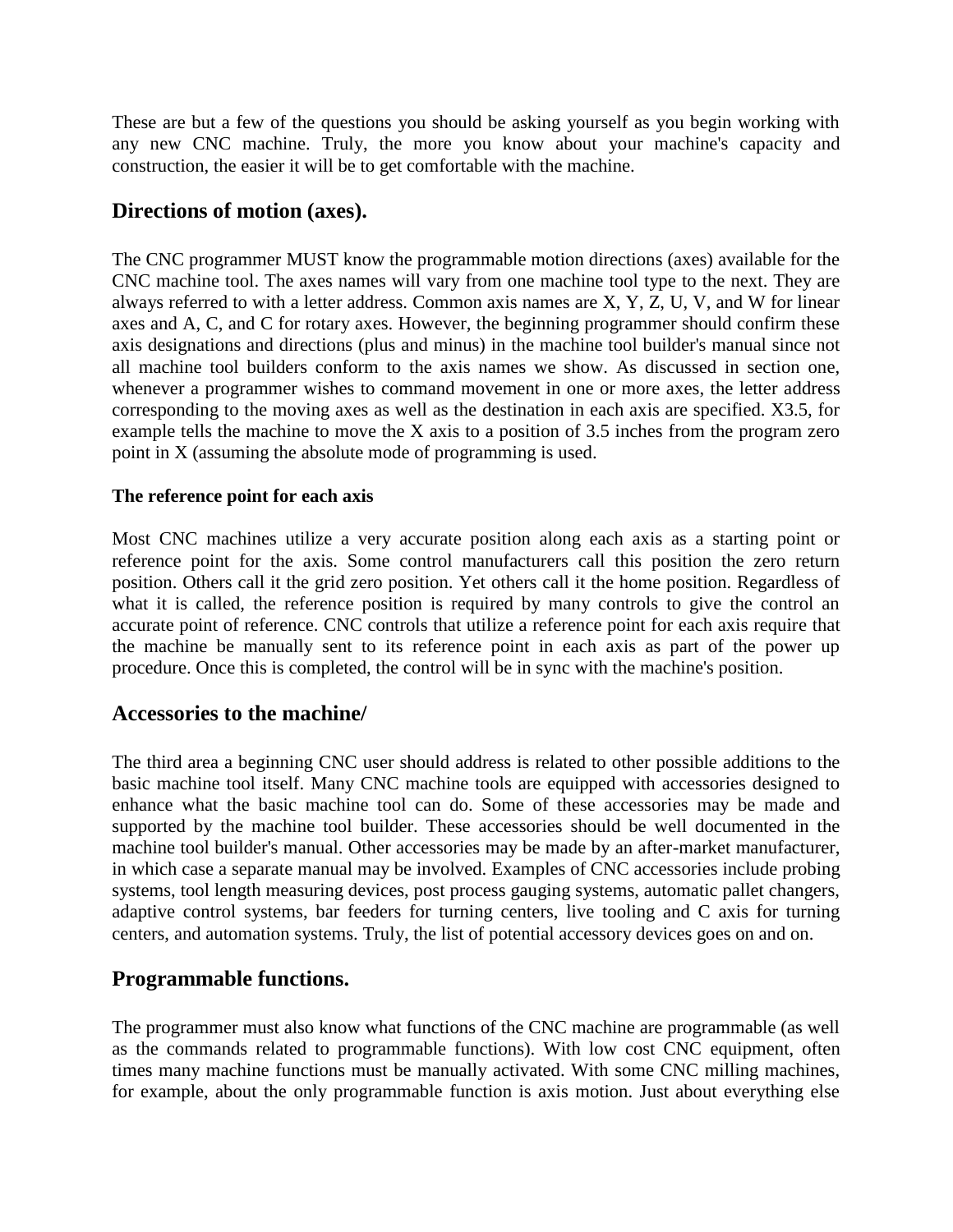may have to be activated by the operator. With this type of machine, the spindle speed and direction, coolant and tool changes may have to be activated manually by the operator. With full blown CNC equipment, on the other hand, almost everything is programmable and the operator may only be required to load and remove work-pieces. Once the cycle is activated, the operator may be freed to do other company functions. Reference the machine tool builder's manual to find out what functions of your machine are programmable. To give you some examples of how many programmable functions are handled, here is a list a few of the most common programmable functions along with their related programming words.

### **Spindle control**

An "S" word is used to specify the spindle speed (in RPM for machining centers). An M03 is used to turn the spindle on in a clockwise (forward) manner. M04 turns the spindle on in a counter clockwise manner. M05 turns the spindle off. Note that turning centers also have a feature called constant surface speed which allows spindle speed to also be specified in surface feet per minute (or meters per minute)

### **Automatic tool changer (machining center)**

A "T" word is used to tell the machine which tool station is to be placed in the spindle. On most machines, an M06 tells the machine to actually make the tool change. Tool change (on turning centers) A four digit "T" word is used to command tool changes on most turning centers. The first two digits of the T word specify the turret station number and the second two digits specify the offset number to be used with the tool. T0101, for example specifies tool station number one with offset number one.

### **Coolant control**

M08 is used to turn on flood coolant. If available M07 is used to turn on mist coolant. M09 turns off the coolant.

### **Automatic pallet changer**

An M60 command is commonly used to make pallet changes.

#### **Other programmable features to look into**

An M60 command is commonly used to make pallet changes.

As stated, programmable functions will vary dramatically from one machine to the next. The actual programming commands needed will also vary from builder to builder. Be sure to check the M codes list (miscellaneous functions) given in the machine tool builder's manual to find out more about what other functions may be programmable on your particular machine. M codes are commonly used by the machine tool builder to give the user programmable ON/OFF switches for machine functions. In any case, you must know what you have available for activating within your CNC programs. For turning centers, for example, you may find that the tailstock and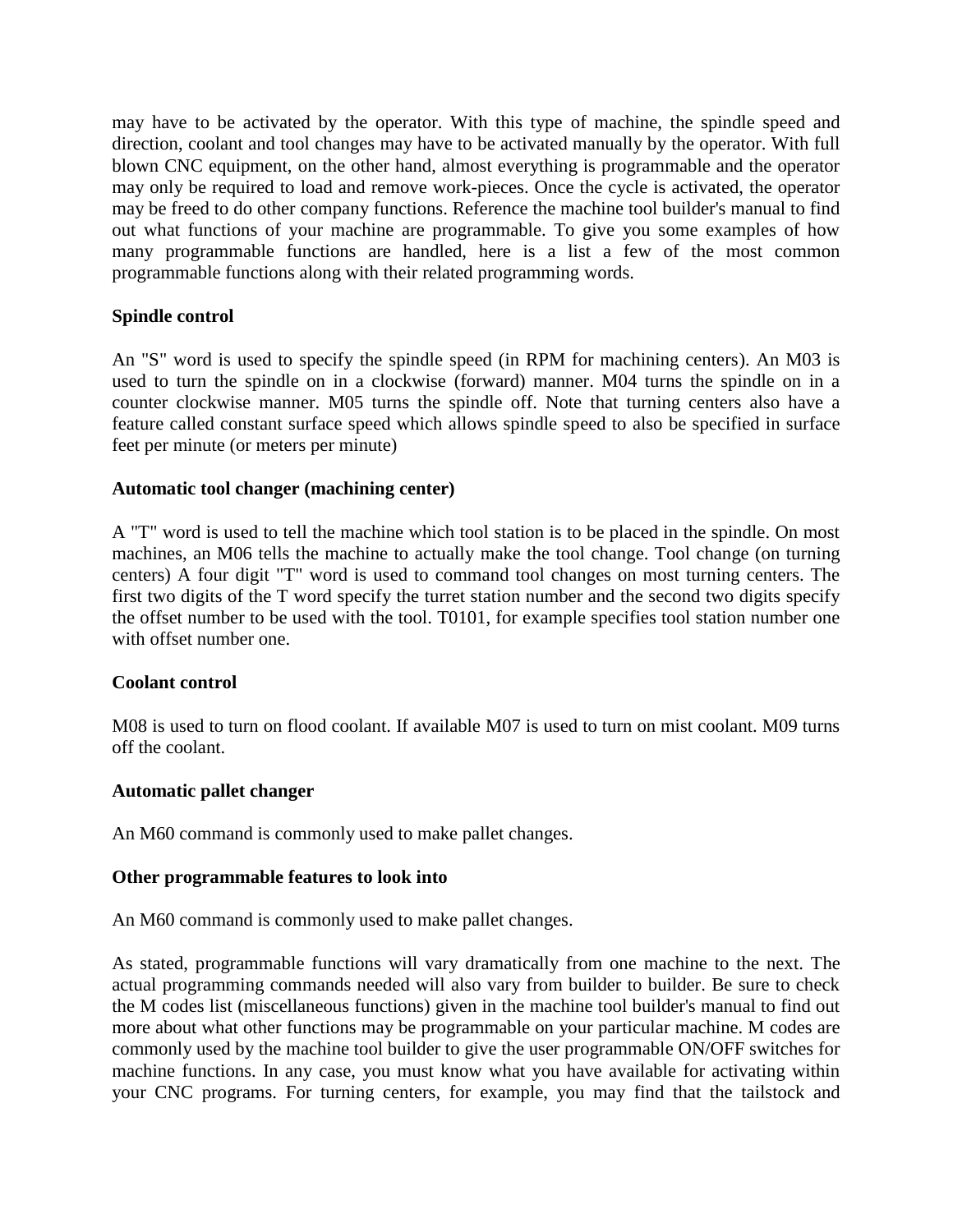tailstock quill is programmable. The chuck jaw open and close may be programmable. If the machine has more than one spindle range, commonly the spindle range selection is programmable. And if the machine has a bar feeder, it will be programmable. You may even find that your machine's chip conveyor can be turned on and off through programmed commands. All of this, of course, is important information to the CNC programmer.

## SECTION THREE.

# **You Must Understand The Motion Types Available On Your CNC Machine.**

During the first section, we discussed how end points for axis motion are commanded utilizing the rectangular coordinate system. During that presentation, however, we were only concerned with describing how the CNC machine determines the END POINT position for each motion. To effectively command motion on most CNC machines requires more than just specifying end points for positioning movements. CNC control manufacturers try to make it as easy as possible to make movement commands within the program. For those styles of motion that are commonly needed, they give the CNC user interpolation types.

# **Understanding interpolation.**

Say for example, you wish to move only one linear axis in a command. Say you wish to move the X axis to a position one inch to the right of program zero. In this case, the command X1.would be given (assuming the absolute mode is instated). The machine would move along a perfectly straight line during this movement (since only one axis is moving). Now let's say you wish to include a Y axis movement to a position one inch above program zero in Y (with the X movement). We'll say you are trying to machine a tapered or chamfered surface of your workpiece in this command. For the control to move along a perfectly straight line to get to the programmed end point, it must perfectly synchronize the X and Y axis movements. Also, if machining is to occur during the motion, a motion rate (feed-rate) must also be specified. This requires linear interpolation.

During linear interpolation commands, the control will precisely and automatically calculate a series of very tiny single axis departures, keeping the tool as close to the programmed linear path as possible. With today's CNC machine tools, it will appear that the machine is forming a perfectly straight line motion. However, Figure 3.1 shows what the CNC control is actually doing during linear interpolation. Figure 3.1 - Actual motion generated with linear interpolation. Notice the series of very tiny single axis movements. The step size is equal to the machine's resolution, usually 0.0001 in or 0.001 mm. In similar fashion, many applications for CNC machine tools require that the machine be able to form circular motions. Applications for circular motions include forming radii on turned work-pieces between faces and turns and milling radii on contours of machining center work-pieces. This kind of motion requires circular interpolation. As with linear interpolation, the control will do its best to generate as close to a circular path as possible.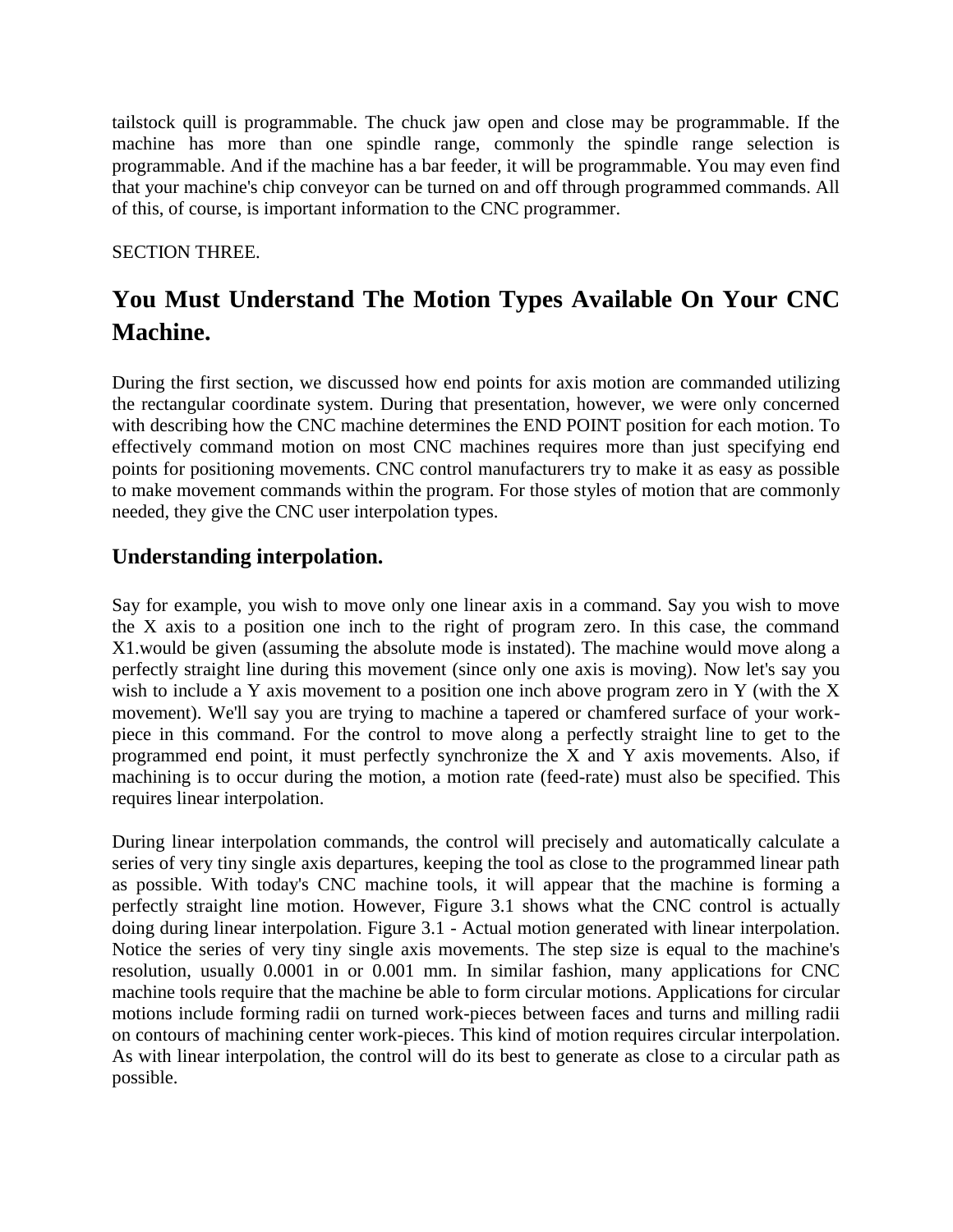# **Other interpolation types.**

Depending on the machine's application, you may find that you have other interpolation types available. Again, CNC control manufacturers try to make it as easy as possible to program their controls. If an application requires a special kind of movement, the control manufacturer can give the applicable interpolation type. For example, many machining center users perform thread milling operations on their machines. During thread milling, the machine must move in a circular manner along two axes (usually  $X$  and  $Y$ ) at the same time a third axis (usually  $Z$ ) moves in a linear manner. This allows the helix of the thread to be properly machined. This motion resembles a spiraling motion (though the radius of the spiral remains constant). Knowing that their customers need this type of motion for thread milling, CNC machining center control manufacturers offer the feature helical interpolation. With this feature, the user can easily command the motions necessary for thread milling.

# **The three most basic motion types.**

While your particular CNC machine may have more motion types (depending on your application), let's concentrate on becoming familiar with the three most common types of motion. These three motion types are available on almost all forms of CNC equipment. After briefly introducing each type of motion, an example program that stresses the use of all three will be shown. These motion types share two things in common. First, they are all modal. This means they remain in effect until changed. If for example, several motions of the same kind are to be given consecutively, the corresponding G-code need only be specified in the first command. Second, the END POINT of the motion is specified in each motion command. The current position of the machine will be taken as the starting point.

# **Rapid motion (also called positioning)**

This motion type (as the name implies) is used to command motion at the machine's fastest possible rate. It is used to minimize non-productive time during the machining cycle. Common uses for rapid motion include positioning the tool to and from cutting positions, moving to clear clamps and other obstructions, and in general, any non-cutting motion during the program. You must check in the machine tool builder's manual to determine a machine's rapid rate. Usually this rate is extremely fast (some machines boast rapid rates of well over 1000 RPM!), meaning the operator must be cautious when verifying programs during rapid motion commands. Fortunately, there is a way for the operator to override the rapid rate during program verification. The command almost all CNC machines use to command rapid motion is G00. Within the G00 Command, the end point for the motion is given. Control manufacturers vary with regard to what actually happens if more than one axis is included in the rapid motion command. With most controls, the machine will move as fast as possible in all axes commanded. In this case, one axis will probably reach its destination point before the other/s. With this kind of rapid command, straight line movement will NOT occur during rapid and the programmer must be very careful if there are obstructions to avoid. With other controls, straight line motion will occur, even during rapid motion commands.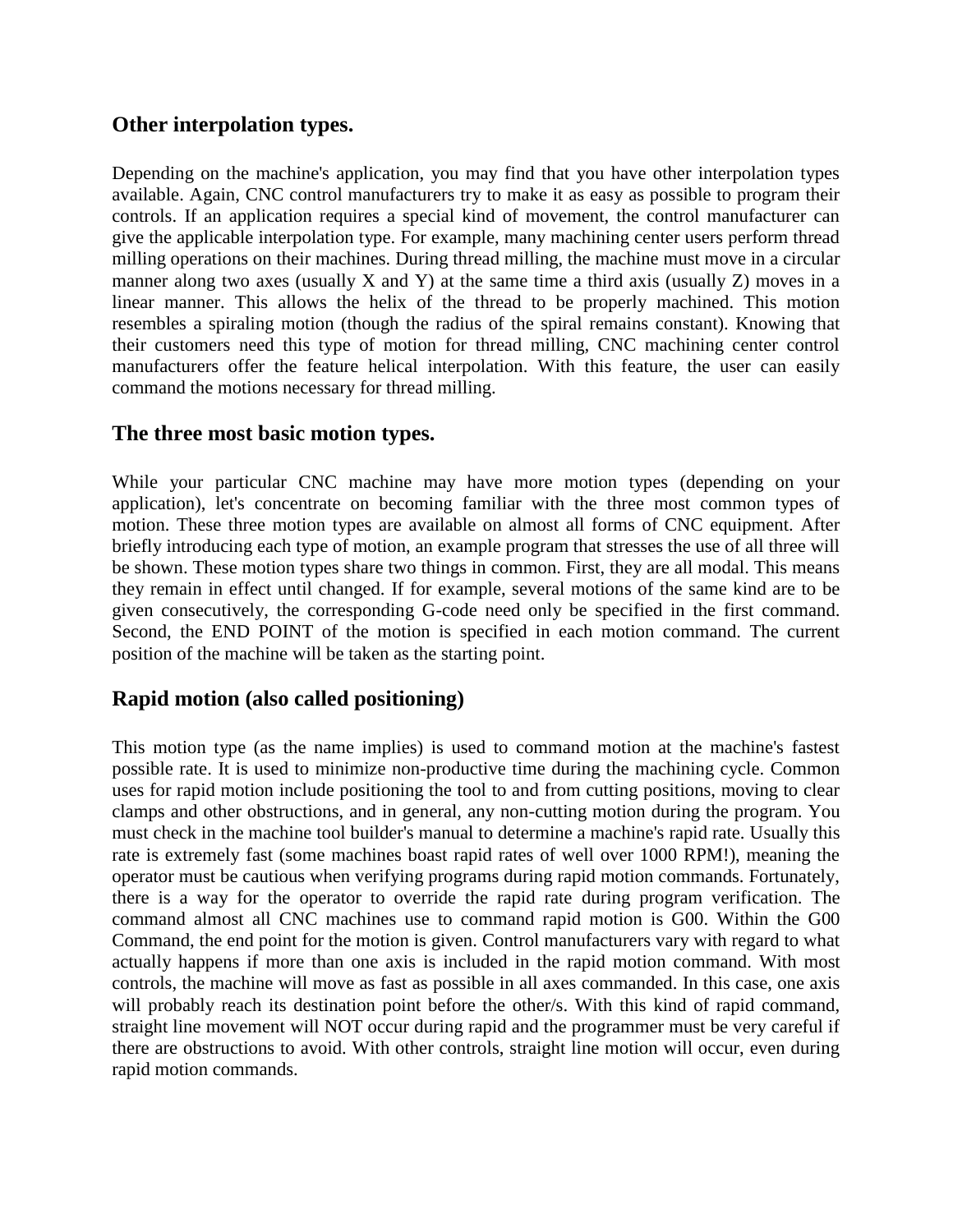# **Straight line motion (also called linear interpolation)**

This motion type allows the programmer to command perfectly straight line movements as discussed earlier during our discussion of linear interpolation. This motion type also allows the programmer to specify the motion rate (feed-rate) to be used during the movement. Straight line motion can be used any time a straight cutting movement is required, including when drilling, turning a straight diameter, face or taper, and when milling straight surfaces. The method by which feed-rate is programmed varies from one machine type to the next. Generally speaking, machining centers only allow the feed-rate to be specific in per minute format (inches or millimeters per minute). Turning centers also allow feed-rate to be specified in per revolution format (inches or millimeters per revolution). A G01 word is commonly used to specify straight line motion. Within the G01, the programmer will include the desired end point in each axis.

# **Circular motion (also called circular interpolation)**

This motion type causes the machine to make movements in the form of a circular path. As discussed earlier during the lecture of circular interpolation, this motion type is used to generate radii during machining. All feed-rate related points made during our discussion of straight line motion still apply.

Two, G-codes are used with circular motion. G02 is commonly used to specify clockwise motion while G03 is used to specify counter clockwise motion. To evaluate which to use, you simply view the movement from the same perspective the machine will view the motion. For example, if making a circular motion in XY on a machining center, simply view the motion from the spindle's vantage point. If making a circular motion in XZ on a turning center, simply view the motion from above the spindle. In most cases, this is as simple as viewing the print from above. Additionally, circular motion requires that, by one means or another, the programmer specifies the radius of the arc to be generated. With newer CNC controls this is handled by a simple "R" word. The R word within the circular command simply tells the control the radius of the arc being commanded. With older controls, directional vectors (specified by I, J, and K) tell the control the location of the arc's center point. Since controls vary with regard to how directional vectors are programmed, and since the R word is becoming more and more popular for radius designation, the examples will show the use of the R word. If you wish to learn more about directional vectors, you must reference your control manufacturer's manual.

# **Example program showing three types of motion.**

In this particular example, we are milling around the outside of a work-piece contour. Notice that we are using a one inch diameter end-mill for machining the contour and we are programming the very center of the end mill. Later, in the next section, how to actually program the work-piece contour (not the cutter center-line path) will be disscused. While you may not understand all commands given in this program, concentrate on understanding what is happening in the motion commands (G00, G01, and G02/G03). With study, you should be able to see what is happening. Messages in parentheses are provided to document what is happening in each command.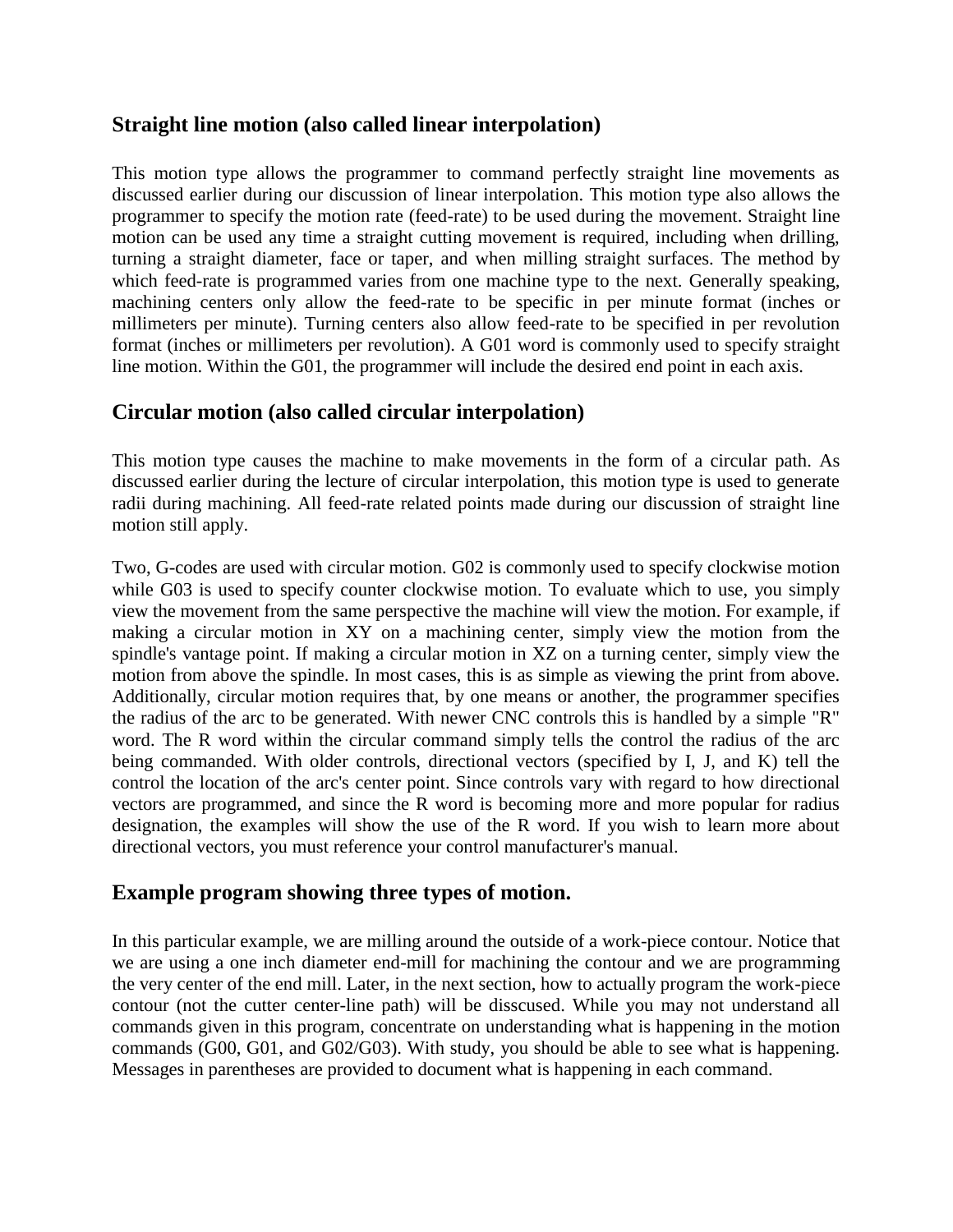#### Program

O0002 (Program number)

N005 G54 G90 S350 M03 (Select coordinate system, absolute mode, and start spindle CW at 350 RPM)

N010 G00 X-.625 Y-.25 (Rapid to point 1)

N015 G43 H01 Z-.25 (Instate tool length compensation, rapid tool down to work surface)

N020 G01 X5.25 F3.5 (Machine in straight motion to point 2)

N025 G03 X6.25 Y.75 R1.0 (CCW circular motion to point 3)

N030 G01 Y3.25 (Machine in straight motion to point 4)

N035 G03 X5.25 Y4.25 R1.0 (CCW circular motion to point 5)

N040 G01 X.75 (Machine in straight motion to point 6)

N045 G03 X-.25 Y3.25 R1.0 (CCW circular motion to point 7)

N050 G01 Y.75 ((Machine in straight motion to point 8)

N055 G03 X.75 Y-.25 R1.0 (CCW circular motion to point 9)

N060 G00 Z.1 (Rapid away from workpiece in Z)

N065 G91 G28 Z0 (Go to the machine's reference point in Z)

N070 M30 (End of program)

Keep in mind that CNC controls do vary with regard to limitations with motion types. For example, some controls have strict rules governing how much of a full circle you are allowed to make within one circular command. Some require directional vectors for circular motion commands instead of allowing the R word. Some even incorporate automatic corner rounding and chamfering, minimizing the number of motion commands that must be given. Though you must be prepared for variations, and you must reference your control manufacturer's programming manual to find out more about your machine's motion commands, at least this lecture has disclose to you the basics of motion commands and you should be able to adapt to your particular machine and control with relative ease.

SECTION FOUR.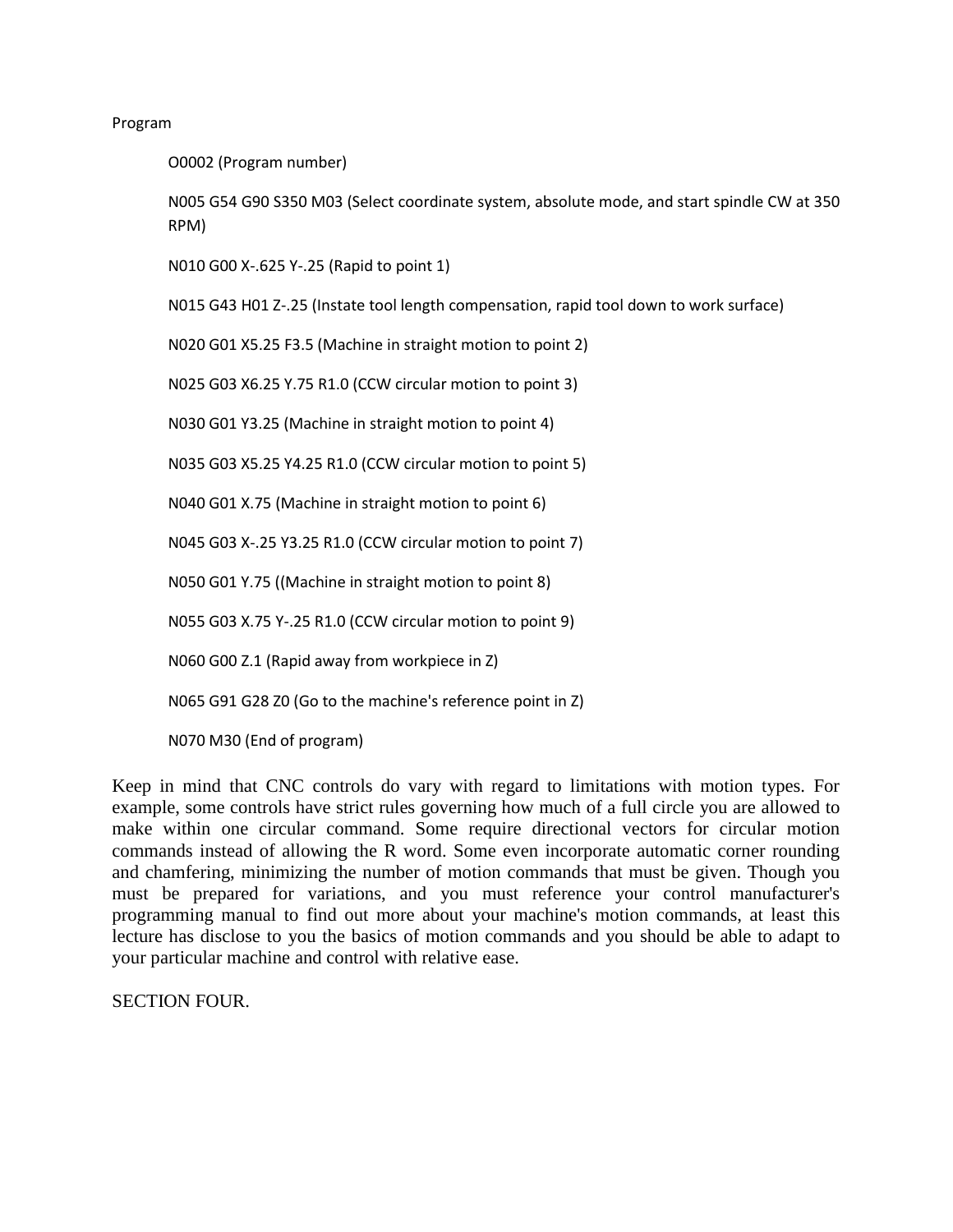# **You must Understand the forms of compensation**

All types of CNC machine tools require some form/s of compensation. Though applied for different reasons on different machine types, all forms of compensation allow the CNC user to allow for unpredictable conditions related to tooling as the program is developed. Before discussing how compensation applies to CNC usage, let's look at compensation in general terms.

Compensation is used in many facets of everyday life. The airplane pilot must compensate for wind velocity and direction as a heading is set. The race car driver must compensate for weather and track conditions as a turn is negotiated. A bowler must compensate for the spin of the bowling ball as the ball rolls down the alley. A marksman firing a rifle must compensate for the distance to the target. The marksman analogy is amazingly similar to what happens with many forms of compensation on CNC equipment, so let's discuss it further. Say a marksman is standing 50 yards from a target. By one means or another, the marksman would adjust the sight on the rifle to allow for the 50 yard distance. The marksman would make the necessary adjustment, but until the first shot is fired, the marksman will not know for sure whether the initial sight adjustment was perfectly correct. Once the first shot is fired and the marksman can see the resulting hole location, the sight may have to be fine tuned to adjust for minor imperfections with the initial adjustment. In similar fashion, the CNC user will be faced with several situations when it will be impossible to predict the result of certain tooling related problems. So one form or another of compensation will have to be used to handle the problem. But just as the marksman may have to fine tune after the initial shot, so should the CNC user have to fine tune the initial compensation entry. More on how and why in a little while.

# **What are offsets?**

All forms of compensation work with offsets. You can think of CNC offsets as like memories on an electronic calculator. If your calculator has memories, you know you can store a constant value into each memory for use during a calculation. This keeps you from having to enter the number over and over again with redundant calculations. Like the memories of an electronic calculator, offsets in the CNC control are storage locations into which numerical values can be placed. Just as the value within the memory of a calculator has no meaning until referenced by its user within a calculation, neither does the value within an offset of the CNC control have any meaning until it is referenced by a CNC program. From the marksman analogy, you can think of the values stored in CNC offsets as like the amount of adjustment required on the sight of the rifle necessary to compensate for the distance to the target. Keep in mind that the rifle only needed adjustment for one purpose, to adjust for the distance to the target. With most CNC machine tools, there is a need for at least one offset per tool.

# **Reasons for tool offsets**

Offsets can be used for several purposes depending on the style of machine tool and type of compensation being used. Here are some of the more common applications for offsets.

### **To specify tool each tool's length**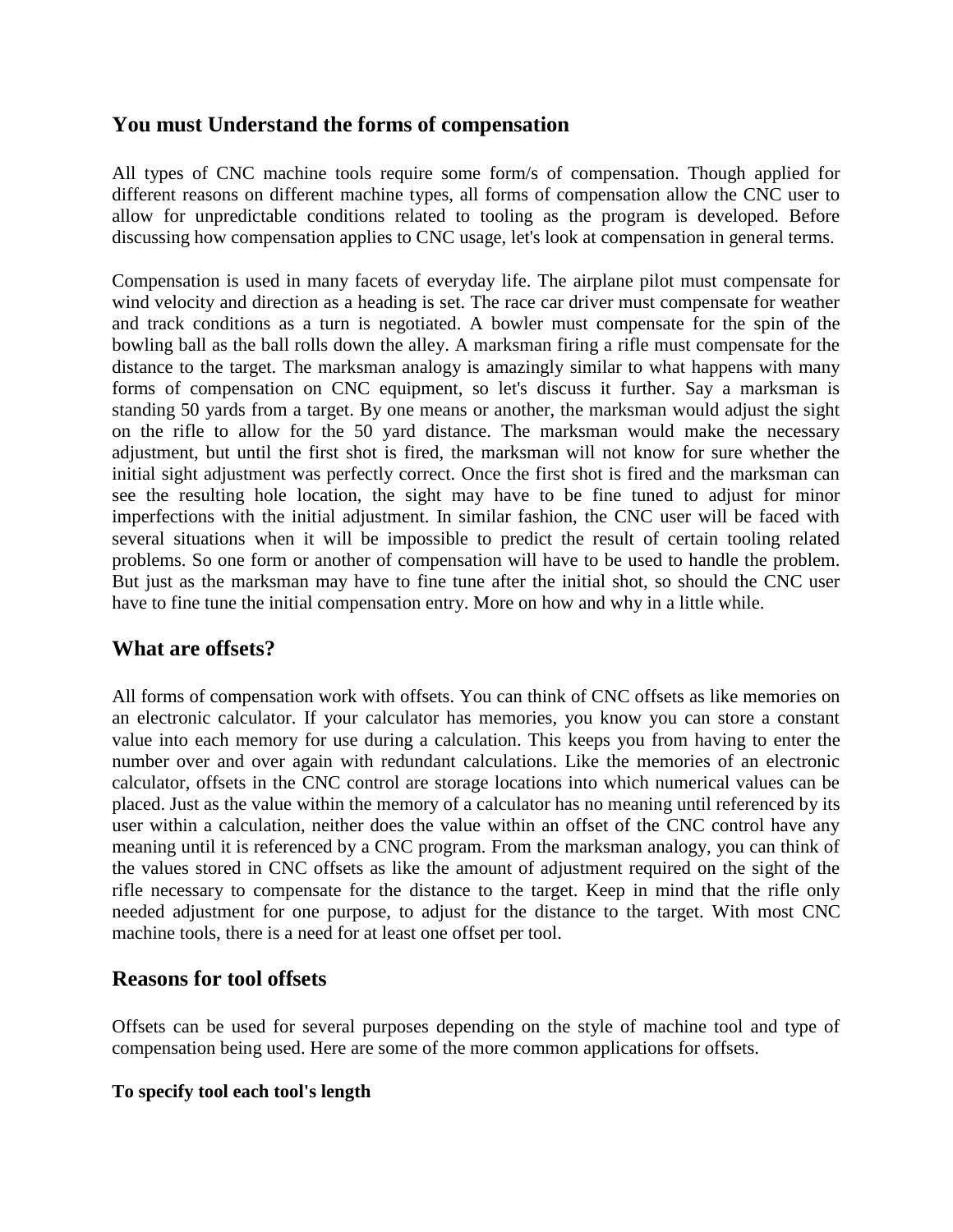For machining center applications, it would be very difficult for the programmer to predict the precise length of each tool used in the program. For this reason, the feature tool length compensation allows the programmer to ignore each tool's length as the program is written. At the time of setup, the setup person measures the length of each tool and inputs the tool length value into the corresponding offset.

### **To specify the radius of the cutting tool**

When milling on the periphery of the cutter (contour milling), it can be cumbersome and difficult for the programmer to program the cutter's path based on the size of the milling cutter being used. Also, if the cutter size must change (possibly due to re-sharpening), it would be infeasible to change the program based on the new cutter size. For this reason, the feature cutter radius compensation allows the programmer to ignore the cutter size as the program is written. The setup person inputs the size of each milling cutter into its corresponding tool offset. In similar fashion, turning centers have a feature called tool nose radius compensation. With this feature, an offset is used to specify the radius of the very tip of the turning or boring tool.

### **To assign program zero**

Machining centers that have fixture offsets (also called coordinate system shifting) allow the user to specify the position of the program zero point within offsets, keeping the assignment of program zero separate from the program. In similar fashion many turning centers allow the assignment of program zero with offsets (this feature is commonly called geometry offsets).

### **To allow sizing on turning centers**

Tool offsets are used on all turning centers to allow the operator to hold size with tools used within their programs. This allows the operator to adjust for imperfections with tool placement during setup. It also allows the operator to adjust the tool's movements to allow for tool wear during each tool's life.

# **Organizing offsets**

With some CNC controls, the organization of offsets is very obvious. Some machining center controls, for example, automatically make the offset number correspond to the tool station number. With this kind of machine, when tool station number one is commanded, the control will automatically invoke offset number one. Within offset number one, the operator can store a tool length value as well as a tool radius value. Unfortunately, not all controls make it this simple. In many controls, each offset contains only one value and the offset number has no real relationship to the tool station number. In this case, the programmer must cautiously organize which offset/s are used with each tool.

For example, the tool length compensation offset numbers can be made the same as tool station numbers. Cutter radius compensation offset numbers can be made equal to the tool station number PLUS a constant value larger than the number of tools the machine can hold. If the machine can hold 25 tools, tool station number one could be made to use offset number one to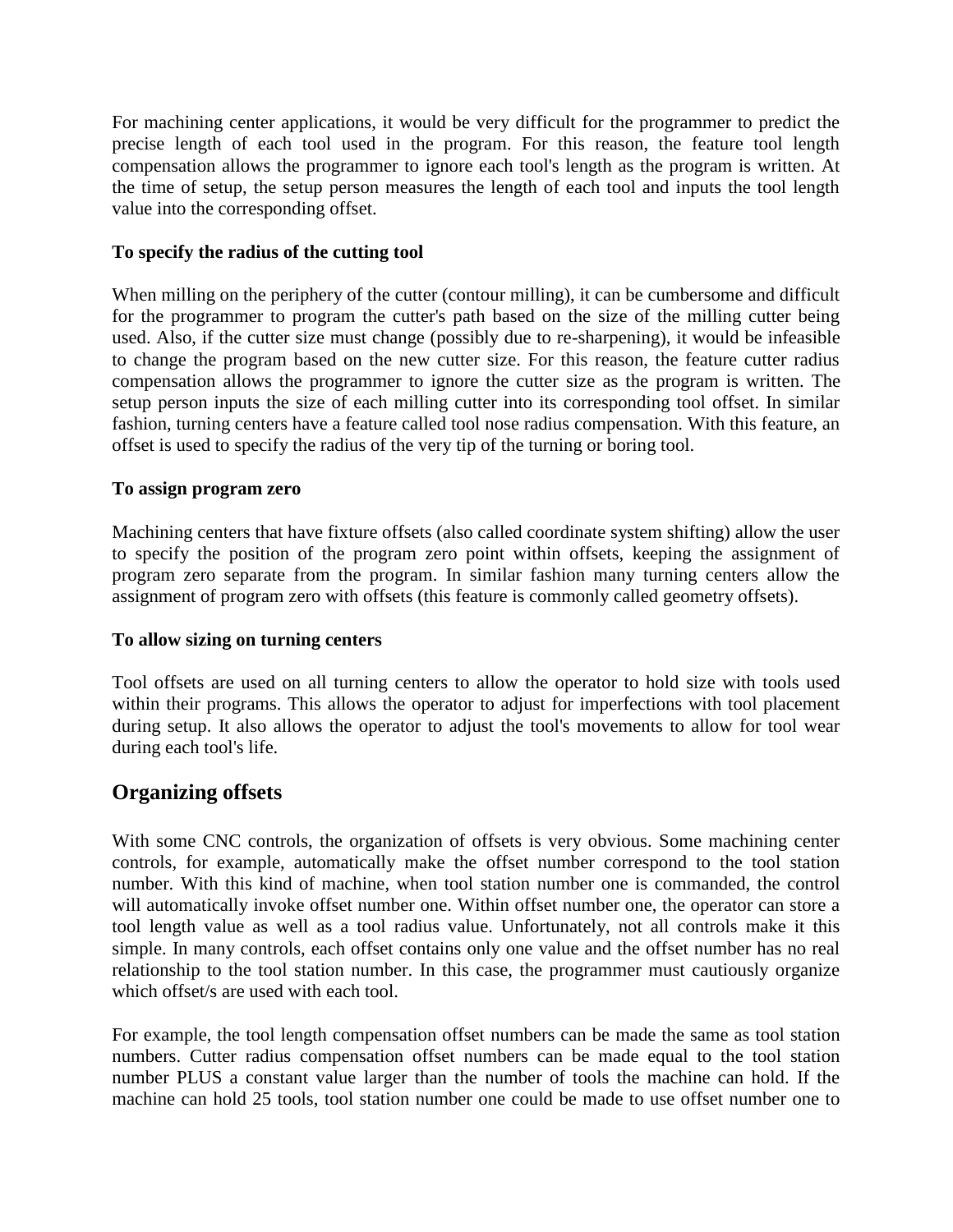store its length compensation value and offset number thirty-one could be used to store its cutter radius compensation value. With this method of offset organization, the programmer and operator are constantly in sync. The offset table on most turning centers incorporate at least two values per offset. Generally speaking, the programmer will instate the offset number corresponding to the tool station number for each tool offset used. That is, tool number one will use (only) offset number one, tool two will use offset two, and so on. Additionally, most turning center offset tables allow the user to enter data related to the tool's radius (for tool nose radius compensation). Typically the radius (R column of the offset table) and the tool type (the T column of the offset table) can be specified within the turning center's offset table.

# **Types of compensation**

Now let's discuss the compensation types for the two most popular forms of CNC machine tools, machining centers and turning centers. Keep in mind that while the actual use of these functions vary dramatically from one machine to the next, the basic reasoning behind each compensation type remains remarkably similar. With an understanding of why the compensation type is required, and with an elementary understanding of how it is applied to one specific control, you should be able to adapt to any variations that you come across.

# **Tool length compensation.**

This machining center compensation type allows the programmer to forget about each tool's length as the program is written. Instead of having to know the exact length of each tool and tediously calculating Z axis positions based on the tool's length, the programmer simply instates tool length compensation on each tool's first Z axis approach movement to the work-piece. At the machine during setup, the operator will input the tool length compensation value for each tool in the corresponding offset. This, of course, means the tool length compensation value must first be measured.If tool length compensation is used wisely, the tool length compensation value can be measured off line (in a tool length measurement gage) to minimize setup time. With this method, the tool length compensation value is simply the length of the tool. Many CNC controls allow the length of the tool to be used as the offset value. One popular command to instate tool length compensation is G43. Within the G43 command, the programmer includes an H word that specifies the number of the offset containing the tool's length value. Here is an example program that utilizes tool length compensation with two tools. The program simply drills two holes (one with each tool). Notice that tool length compensation is being instated in lines N015 and N055.

Program

O0001 (Program number)

N005 T01 M06 (Place tool number one in the spindle)

N010 G54 G90 S400 M03 T02 (Select coordinate system, absolute mode, start spindle CW at 400 RPM, get tool number two ready)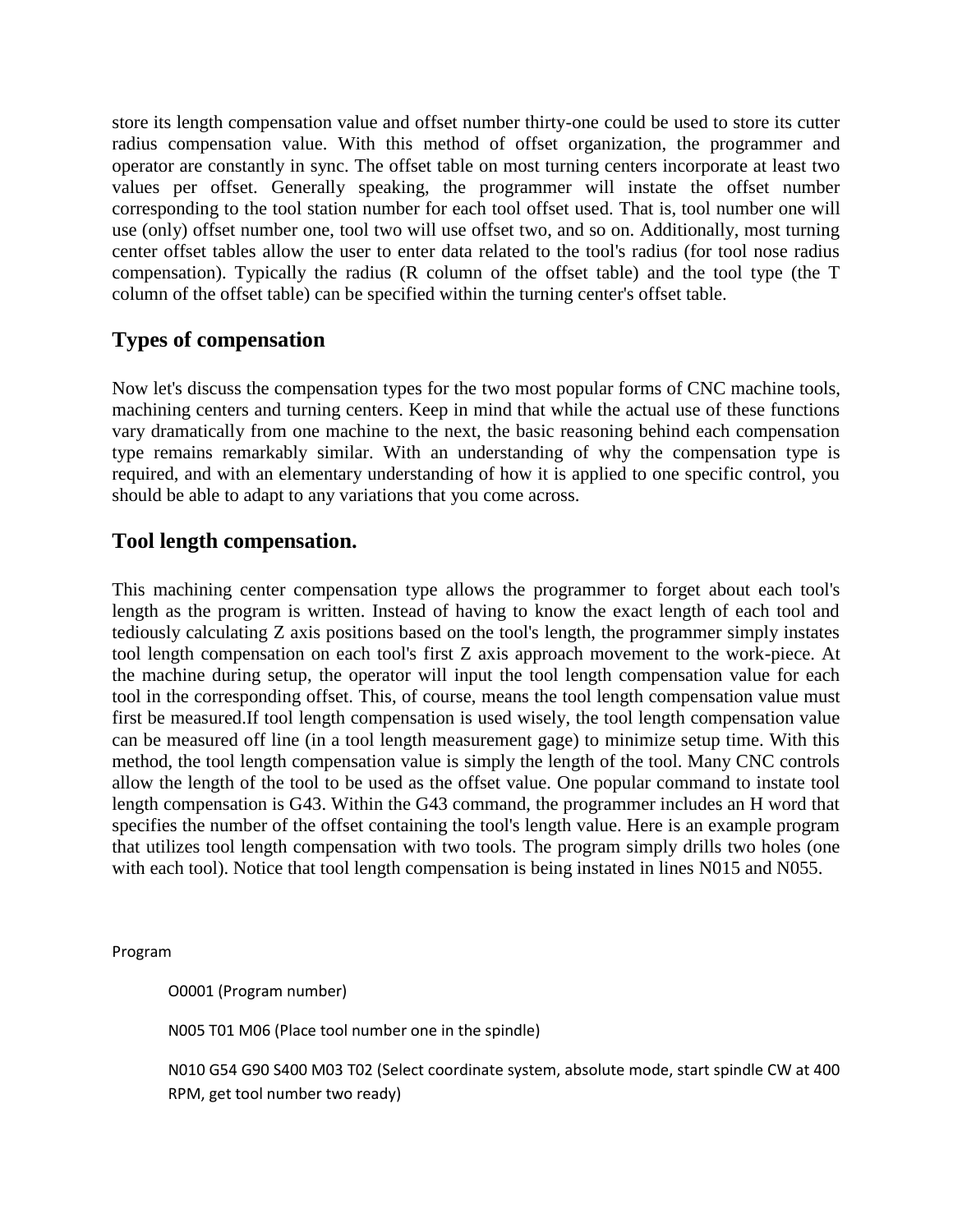N013 G00 X1.0 Y1.0 (Rapid to first XY position)

N015 G43 H01 Z.1 M08 (Instate tool length compensation on first Z move, turn on coolant)

N020 G01 Z-1.5 F4. (Drill hole)

N025 G00 Z.1 M09 (Rapid out of hole, turn off coolant)

N030 G91 G28 Z0 M19 (Return to tool change position, orient spindle)

N035 M01 (Optional stop) N040 T02 M06 (Place tool number two in spindle)

N045 G54 G90 S400 M03 T01 (Select coordinate system, absolute mode, start spindle at 400 RPM, get tool number one ready)

N050 G00 X2. Y1. (Rapid to first XY position)

N055 G43 H02 Z.1 M08 (Instate tool length compensation on tool's first Z move, turn on coolant)

N060 G01 Z-1.2 F5.5 (Drill hole)

N065 G00 Z.1 M08 (Rapid out of hole, turn off coolant)

N070 G91 G28 Z0 M19 (Return to tool change position, orient spindle)

N075 M30 (End of program)

As stated, this feature varies dramatically in use from one control model to the next. You must reference your control manufacturer's programming manual to learn more about how tool length compensation applies to your particular machining center. Sizing with tool length compensation in the marksman analogy, we said that the marksman would not know for sure whether the initial sight adjustment is perfectly correct until the first shot is fired. In similar fashion, the CNC operator will not know for certain whether the tool length compensation value is perfectly correct until the first work-piece is machined. Say for example, the tool length measurement was made incorrectly. During the measurement, the operator finds the tool to be 6.5372 in long. But the actual tool length is 6.5355 in. In this case, the tool would machine slightly shallower in Z that it is supposed to. After machining, the minor depth change can be made by adjusting the offset, NOT THE PROGRAM. In some cases, even if the tool length value is measured perfectly, other problems may cause the tool not to machine to the proper depth. If, for example, the work-piece or setup is quite weak, tool pressure may cause the work-piece to tend to push away from the tool doing the machining. For critical surfaces or when tool pressure is unpredictable, the operator can even trial cut the work-piece under the influence of an offset slightly LARGER than the measured value to ensure that some excess stock will be left. After machining, the operator can measure the surface to determine precisely how much offset change is necessary to machine the work-piece to size.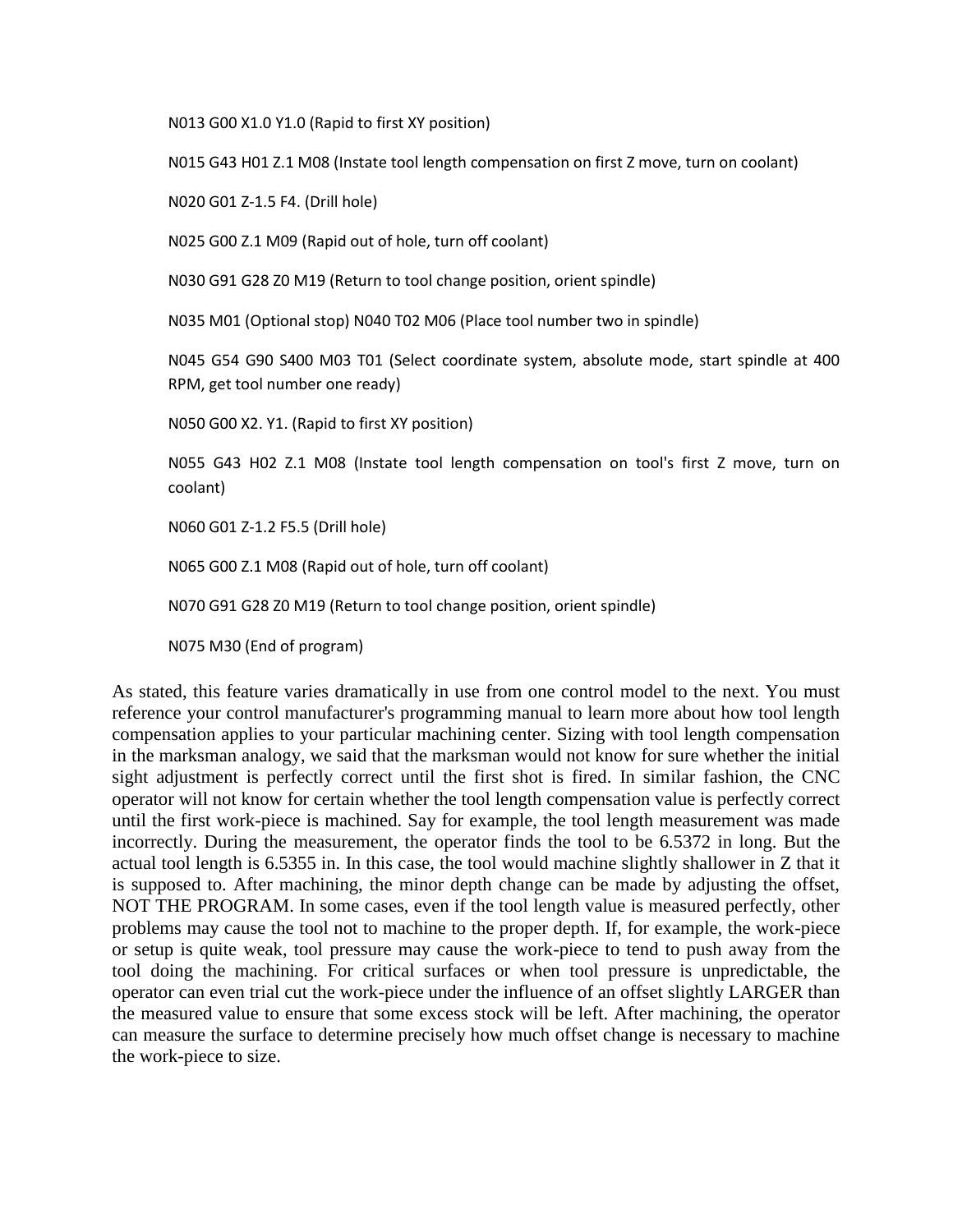# **Cutter radius compensation**.

Just as tool length compensation allows the machining center programmer to forget about the tool's length, so does cutter radius compensation allow the programmer to forget about the cutter's radius as contours are programmed. While it may be obvious, let us point out that cutter radius compensation is ONLY used for milling cutters and only when milling on the periphery of the cutter. You would NEVER consider using cutter radius compensation for a drill, tap, reamer, or other hole machining tool.

### **Reasons for cutter radius compensation**

Let's begin by discussing four reasons why cutter radius compensation is not only required, but also very helpful to the CNC user.

### Program coordinates are easier to calculate.

Without cutter radius compensation, machining center programmers must program the centerline path of all milling cutters. An example program using this technique was shown during the discussion of motion types (section three). When programming center-line path, the programmer must know the precise diameter of the milling cutter and calculate program movements based on the tool's center-line path. With cutter radius compensation, the programmer can program the coordinates of the work surface, NOT the tool's center-line path. This eliminates the need for many calculations. Keep in mind that we are now talking about manual programming. If you have a CAM (computer aided manufacturing) system, your CAM system can probably generate center-line path just as easily as work surface path.

### Range of cutter sizes.

Say you do program center-line path for a given work-piece contour and do not use cutter radius compensation. Say you have programmed based on a one inch diameter tool. But when the job is to be run, you find that your company does not have any one inch end mills. Say the closest you have is a 0.875 in cutter. In this case, the entire cutter path would have to be changed in the program to match the new cutter size. With cutter radius compensation, handling this problem is as simple as changing an offset value.

### Easy sizing.

As with tool length compensation, the operator can use the cutter radius compensation offset to help with sizing. If the contour is not coming out to size (possibly due to tool pressure), an offset can be changed to allow for the imperfection.

### Roughing and finishing.

This is also a manual programming related reason for using cutter radius compensation. If contours must be rough and finish milled, cutter radius compensation allows the programmer to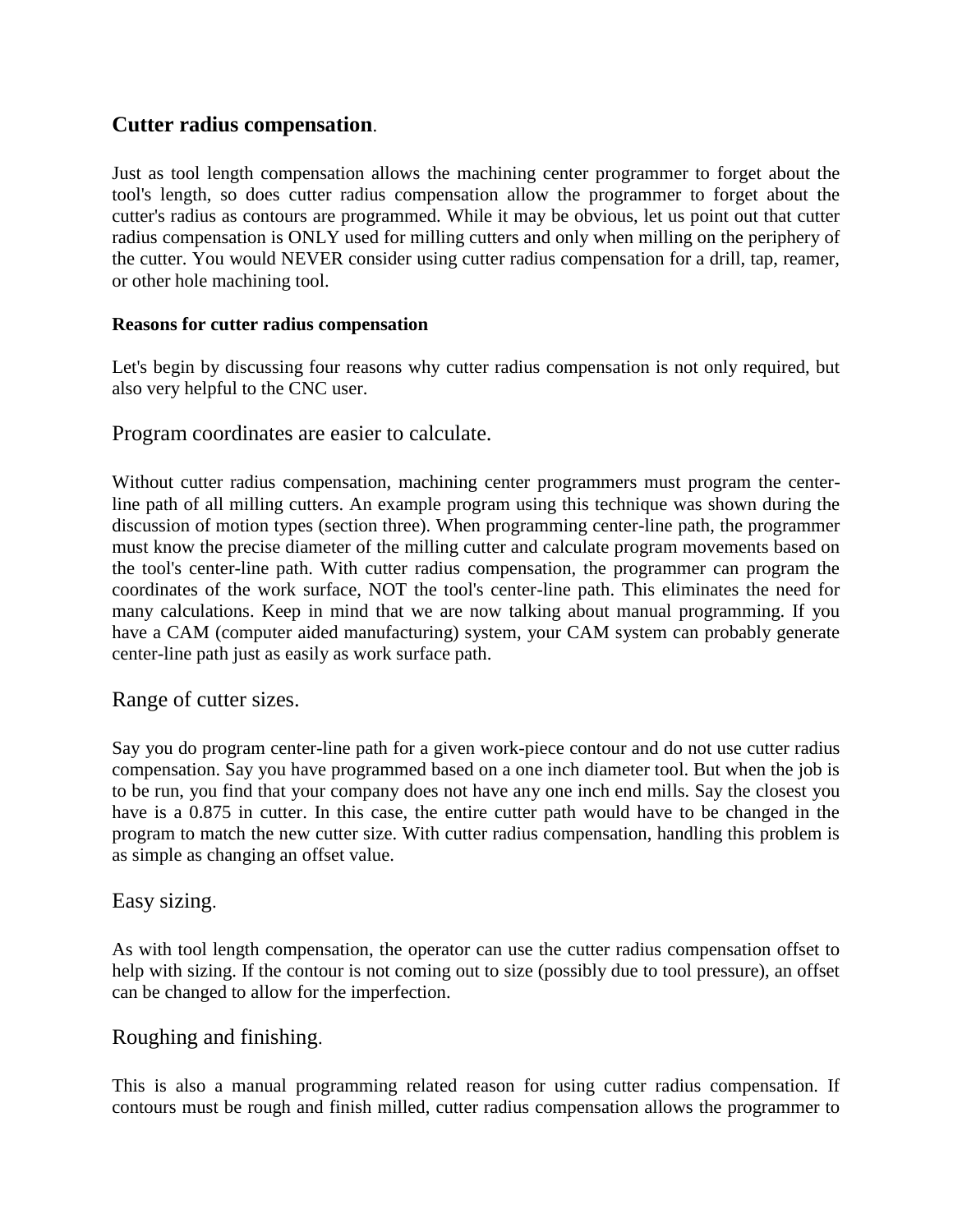used the same programmed coordinates needed to finish mill the work-piece to rough mill the work-piece. This keeps the programmer from having to calculate to sets of milling coordinates (one for roughing and one for finishing). To leave stock for finishing during the rough milling, the operator will simply make the cutter radius compensation offset value slightly larger than the cutter's actual size. This will keep the cutter away from the surface being milled and leave the desired finishing stock.

#### **How to program cutter radius compensation**

The usage of cutter radius compensation does vary from one control to the next. Additionally, each control will have a set of strict rules that specify how cutter radius compensation is instated, used, and cancelled. Here we just show the basics of how it is programmed and give an example for how it is used on one popular control model. You must refer to your CNC control manufacturer's manual for more on your particular control. Most controls use three G codes with cutter radius compensation. G41 is used to instate a cutter left condition (climb milling with a right hand cutter). G42 is used to instate a cutter right condition (conventional milling). G40 is used to cancel cutter radius compensation. Additionally, many controls use a D word to specify the offset number used with cutter radius compensation. To determine whether to use G41 or G42, simply look in the direction the cutter is moving during machining and ask yourself if the cutter is on the left or right side of the surface being machined. If on the left, use G41. If on the right, use G42. Once cutter radius compensation is properly instated, the cutter will be kept on the left side or right side (depending on whether G41 or G42 is used to instate) of all surfaces until the G40 command to cancel compensation.

### **Dimensional tool (wear) offsets.**

This compensation type applies only to turning centers. When setting up tools, it is infeasible to expect the setup person to perfectly set each tool into position. It is likely that some minor positioning problem will exist. And even if all tools could be perfectly positioned, as any single point turning or boring tool begins cutting, it will begin to wear. As a turning or boring tool wears, the tool wear will affect the size of the work-piece being machined. For these reasons, and to allow easy sizing of turned work-pieces, dimensional tool offsets are required (also called simply tool offsets). Tool offsets are instated as part of a four digit T word. The first two digits command the tool station number and the second two digits command the offset number to be instated. The command T0101, for example, rotates the turret to station number one and instates offset number one. It is wise to always make the number of the primary offset used with a tool the same as the tool station number. When a tool offset is instated, the control actually shifts the entire coordinate system by the amount of the offset. It will be as if the operator could actually move the tool in the turret by the amount of the offset. Each dimensional offset has two values, one for X and one for Z. The operator will have control of what the tool does in both axes as the work-piece is being machined. Here's an example that should help you understand how dimensional tool offsets work. Say you have written a program to use tool number one (with offset number one) to turn a three inch diameter. After machining the three inch diameter, it is measured and found to be 3.005 in. That is, the work-piece is 0.005 in oversize. In this case, the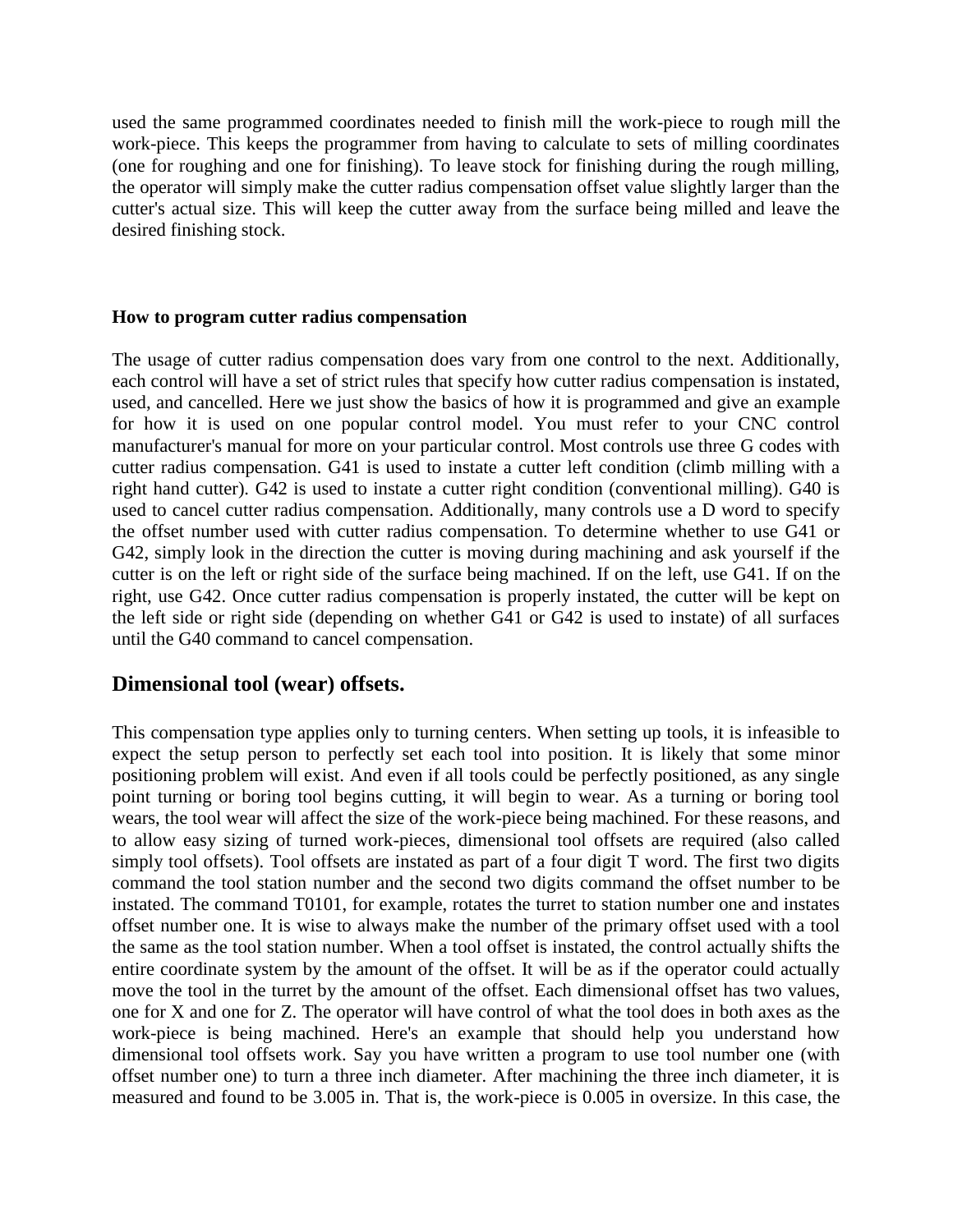X value of offset number one will be reduced by 0.005 in. When the program is run again, tool number one will machine the work-piece 0.005 smaller.

## **How to guarantee your first work-piece comes out on size**.

If working on an engine lathe, manually turning a precise diameter, you would first allow the tool to skim cut to find out exactly where the tool is located. After skim cutting, you can determine precisely how much to turn the crank or handle to make the tool turn the desired diameter. In the same way, you can use dimensional tool offsets to ensure that any tool will not violate the work-piece on its first cut. Outside diameter turning tools, for example, could be offset slightly plus in X to ensure that some excess stock is left. Inside diameter bored holes could be offset slightly minus in X for the same purpose. In either case, the first time the tool is run, the operator can rest assured that the work-piece will come out with some excess finishing stock (it will NOT be scrapped). After machining the first time, the surface can be measured. The operator will then adjust the corresponding offset accordingly and re-machine with the tool this time the surface will be machined perfectly to size. Using this technique on each tool in the program will almost guarantee that the first work-piece will not be scrapped.

## **Tool nose radius compensation.**

This turning center compensation type is very similar to cutter radius compensation. In fact the same three G codes are used. G41 instates tool nose radius compensation in a tool left condition. G42 instates with a tool right condition. G40 cancels tool nose radius compensation. For this reason, this minimizethe discussion of tool nose radius compensation to avoid repeating information. Just as cutter radius compensation allows the programmer to program work surface coordinates (not allowing for tool radius), so does tool nose radius compensation. To determine G41 or G42, simply look in the direction the tool is moving during the cut and ask yourself which side of the work-piece the tool is on. If the tool is on the left, use G41 (this would be the case when boring toward the chuck). If the tool is on the right, use G42 (turning toward the chuck). Once you determine which to use, include the proper G code in the tool's first approach to the work-piece. Once tool nose radius compensation is instated, it remains in effect until cancelled. Keep in mind that the tool nose radius is quite small (usually 1/64, 1/32, 3/64, or 1/16 in), meaning the deviation from the work surface will also be quite small. It is possible that if you are only chamfering corners to break sharp edges, you may not need tool nose radius compensation. However, if the surfaces being machined are critical (Morse taper, for example), you must compensate for the radius of the tool. Also, you should only need tool nose radius compensation when finishing. You should not use it for roughing operations.

# **Other types of compensation**.

The compensation types discussed so far have been for machining centers and turning centers. But all forms of CNC equipment have some form of compensation to allow for unpredictable situations. Here are some other brief examples. CNC Wire EDM machines have two kinds of compensation. One, called wire offset works in a very similar way to cutter radius compensation to keep the wire center-line away from the work surface by the wire radius plus the over-burn amount. It is also used to help make trim (finishing) passes using the same series of motion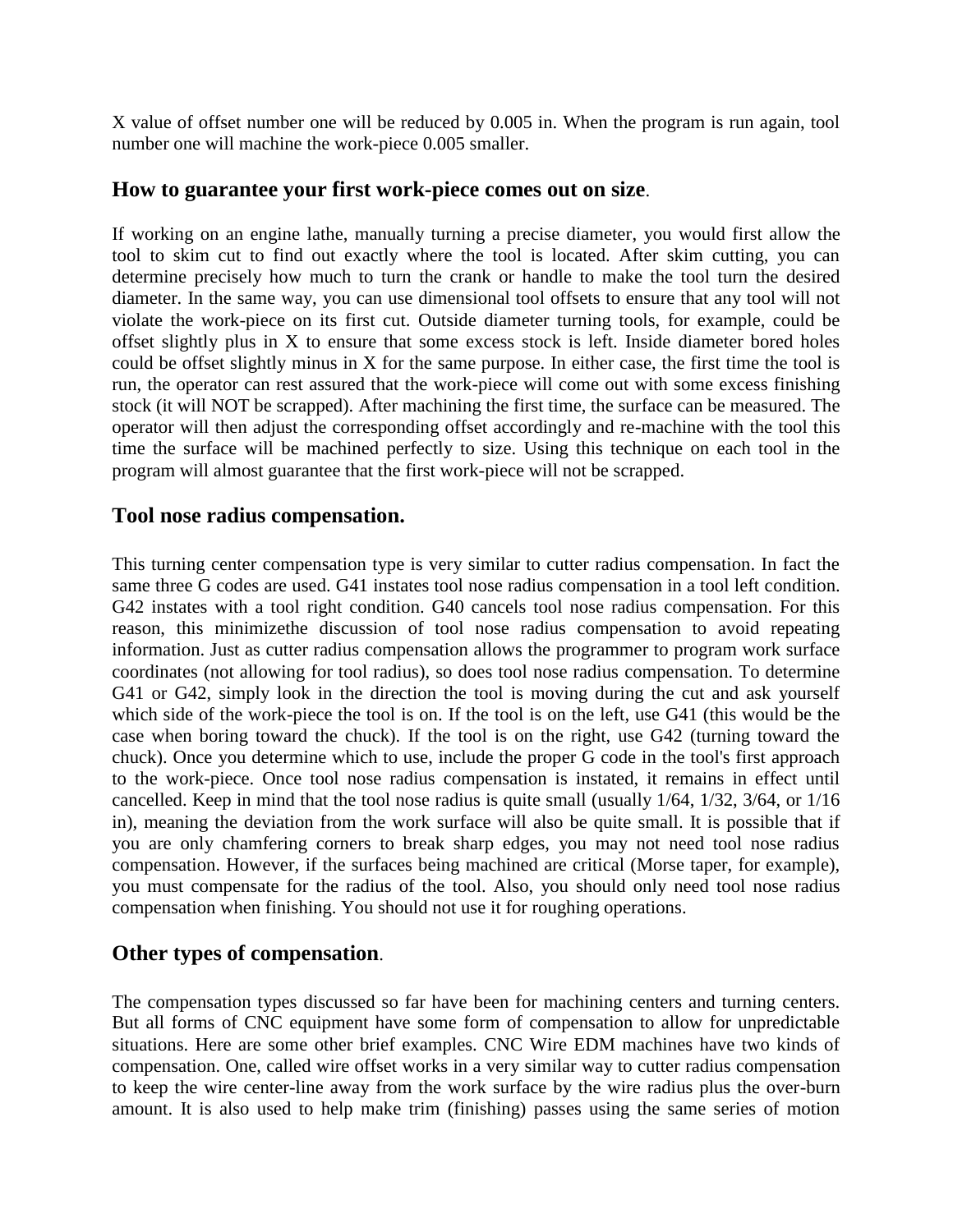coordinates. The second form of compensation for wire EDM machines is taper cutting. For machining the clearance angle needed with dies and form tools, the programmer can easily specify the direction of the taper (left or right) and the angle desired. The operator fills in some offsets to tell the control the position of the upper guide relative to the work-piece and the control does the rest. Laser cutting machines also have a feature like cutter radius compensation to keep the laser the radius of the laser beam away from the surface being machined. CNC press breaks have a form of compensation to allow for bend allowances based on the work-piece material and thickness. Generally speaking, if the CNC user is faced with any unpredictable situations during programming, it is likely that the CNC control manufacturer has come up with a form of compensation to deal with the problem.

### SECTION FIVE

### You must understand how to format programs

As stated in section one, the CNC control will execute a CNC program in sequential order exactly as it is written. All commands necessary to make the machine do the required operations must be included in the CNC program in the proper order. And of course, part of learning how to program is understanding the program structure a CNC machine requires. To this point, you have been exposed to several features and programming functions related to programming. With all the new ideas and commands introduced, you may be getting somewhat confused trying to keep them all straight. You may be worried about how you're going to memorize all of this. One of the main reasons to strictly format CNC programs has to do with making it easy to write your first few programs. When writing your first program, the related commands will by no means be memorized. However, if you have good example formats to go by, writing your first few programs will be much easier. We relate this to driving a car. It is unlikely that any driver can recite from memory all road signs used to direct traffic. However, when a driver sees a road sign, it is quite likely the driver will recognize its meaning. In the same way, it is unlikely that even an experience CNC programmer could recite every word used with CNC programming. But when even a relative newcomer to CNC sees a command, it is likely its meaning will be remembered. One of our intentions with program formatting is to keep you from having to memorize all commands needed for programming. Instead, you will be looking at an example and simply recollecting the function of each command. A second reason for strict program formatting is consistency. Once you have a format that works,use it. If you use the same format (or structure) for all programs you write, you will be able to repeat past successes. If all programmers in the university use the same format for a given CNC machine, each programmer will be easily able to work on another's program. The third (and most important) reason for strictly formatting programs is related to multi tool jobs. Almost all CNC machining center and turning center programs require that more than one tool in the program. For this kind of program, there will be MANY times when it will be necessary to rerun only one tool in the program a second, third, or fourth time.

Say for example, you have a machining center program that uses ten tools. After running a workpiece, you determine that the fifth tool in the program did not go quite deep enough. After fixing the problem (changing tool offset or Z position in program), you will need to run the fifth tool again. However, you would NOT want to run the entire program just to get to tool number five.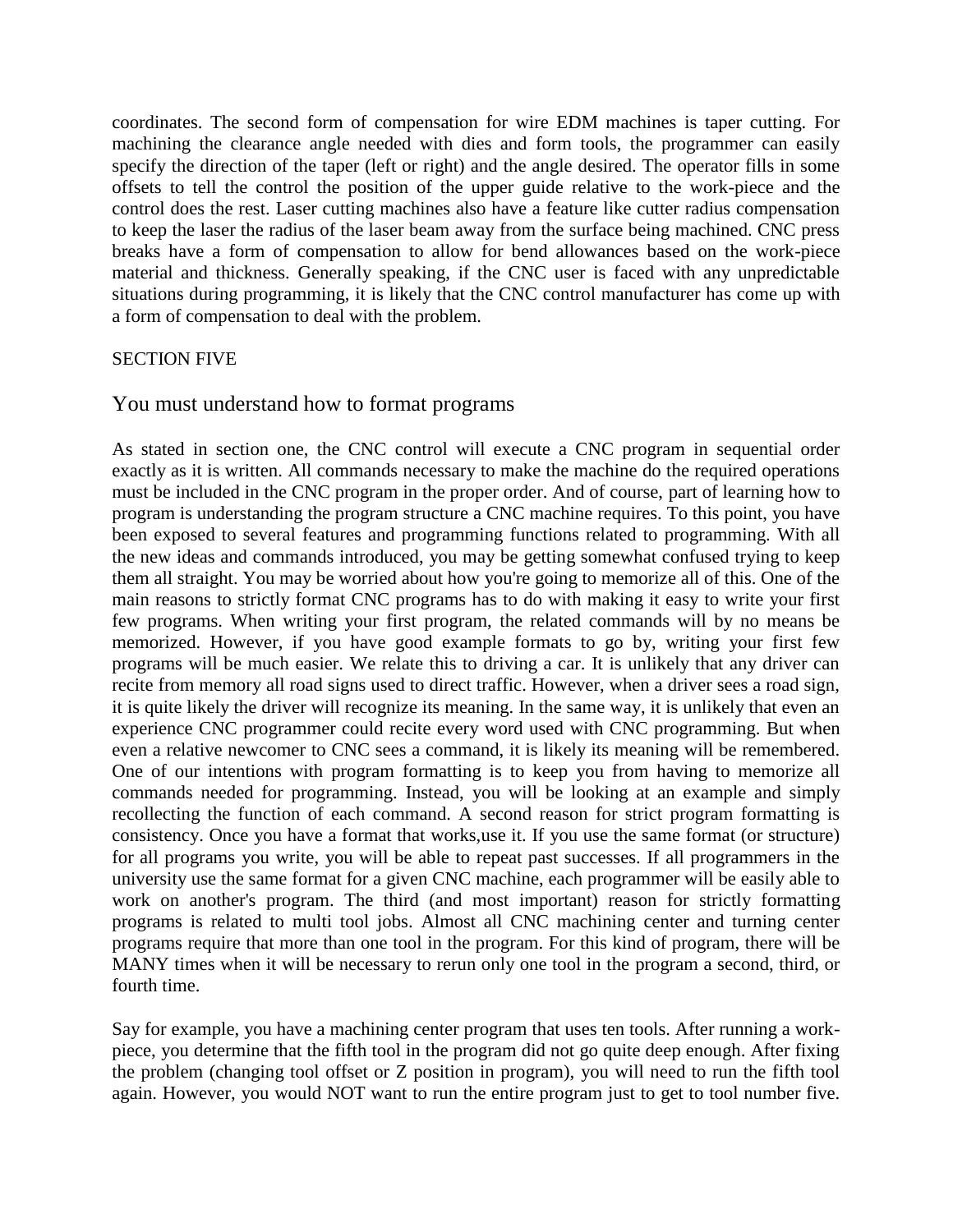Doing so would be a waste of time and may actually cause unwanted problems with work-piece accuracy and finish. Instead, you will want to be able to run ONLY tool five a second time. To do so will require that ALL information necessary to get the machine running (just like at the beginning of the program) is included at the beginning of tool five. If the programmer makes certain assumptions related to modal information from a previous tool, it may not be possible to run tool number five by itself. Here is an example of a time when the programmer must include some redundant information at the beginning of a tool in order to give the ability to rerun the tool. In our previous ten tool example, we still wish to run tool number five a second time. Say that tools four and five both run at 500 RPM. Say the last tool in the program (tool number ten) runs at 1500 RPM. Spindle speed is modal. The programmer may decide to leave out the S500 word at the beginning of tool five, expecting it to carry over from tool four. After running the entire program, it is determined that tool number five did not go deep enough. The operator fixes the problem and intends to run only tool number five. In this case, tool number five will start at the same spindle speed as the last tool in the program (1500 RPM), not 500 RPM! This is but one time when redundant information must be programmed from tool to tool in order to give the capability to rerun tools. At the beginning of each tool, the programmer MUST include all information necessary to begin the tool, even if it means including some redundant information. In essence, the programmer must treat each tool as a mini-program that can run separate from the rest of the program. When you think about it, this actually simplifies the programming task, allowing the programmer to break a seemingly complicated multi-tool program into smaller and easier to handle pieces. Each tool makes up one piece of the program.

# **The four kinds of program format.**

For machines that have the ability to perform operations with several tools, there are four kinds of program format: program start-up format, tool ending format, tool start-up format, and program ending format. The programmer will begin every program with program start-up format. At the completion of program start-up format, the tool will be ready to begin cutting. At this point, the programmer will program the cutting operations with the first tool. When finished cutting, the programmer will follow the format to end the tool (tool ending format). Then tool start-up format to begin the second tool. The programmer will then toggle among cutting information, tool ending format and tool start-up format until the finished cutting with the last tool. At this point, the programmer will follow the format to end the program. For an example of the four kinds of program format, refer to the program given during our discussion of tool length compensation (i.e. section four). This program uses two tools and follows the strict format we are now discussing. Let's determine what commands are related to each kind of format. The first four commands (beginning with the program number) makeup the program start-up format. At the completion of line N015, the tool is ready to begin machining. Lines N020 and N025 makeup the cutting commands for the first tool. (In line N030, the feed-rate should be considered part of program start-up format.) Lines N030 and N035 form the tool ending format. Lines N040 through N055 are tool start-up format. (In line N060, the feed-rate should be considered part of tool start-up format.) Lines N060 and N065 are the cutting commands for the second tool. And lines N070 and N075 are program ending format. By breaking up the program in this manner, you should be able to see just how much of the program is nothing more than program format that can be copied from one program to another. Of course, certain word values like spindle speeds, feed-rates, axis positions, and tool station and offset numbers will change based on the